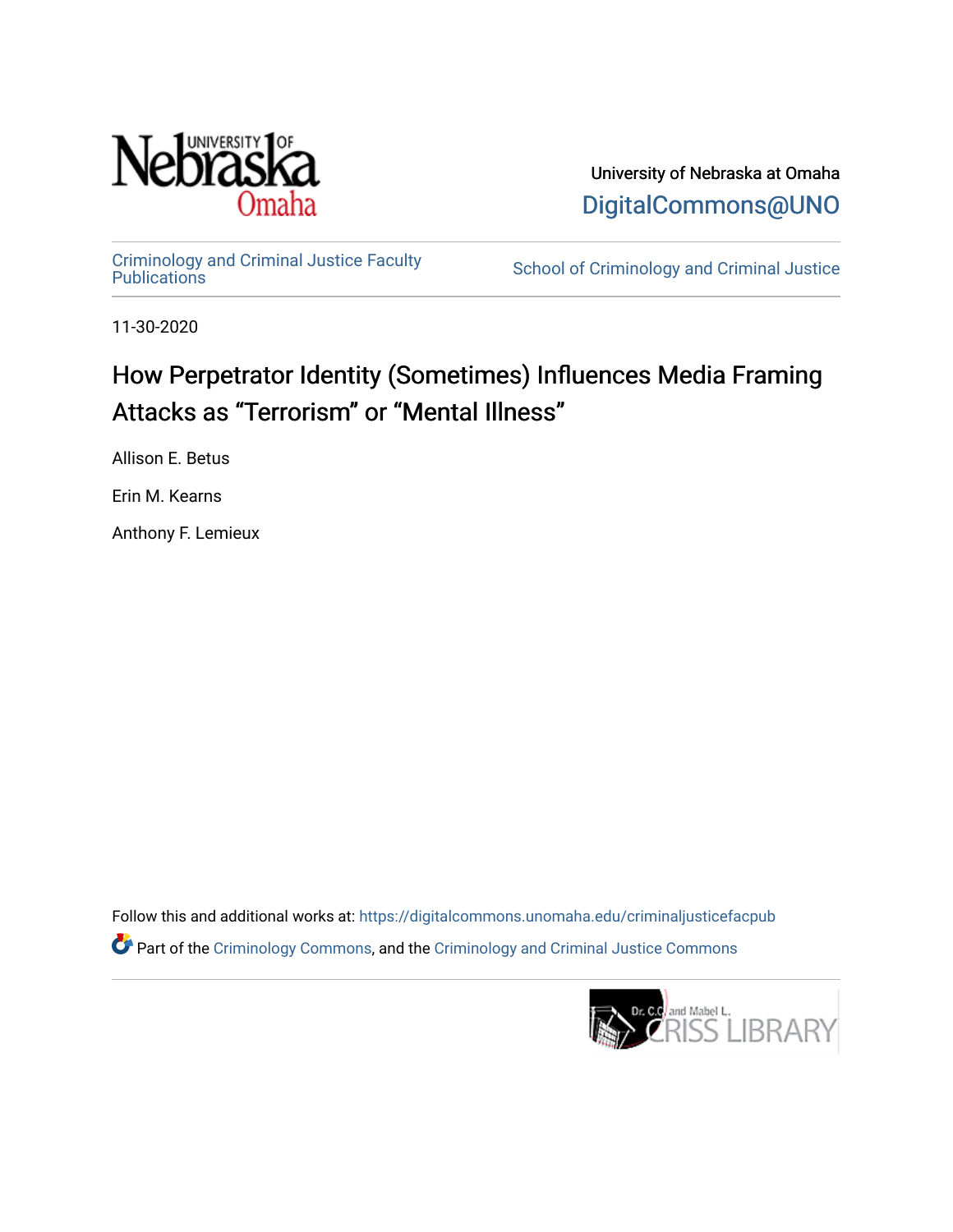# **How Perpetrator Identity (Sometimes) Influences Media Framing Attacks as "Terrorism" or "Mental Illness"**

Allison E. Betus<sup>1</sup>, Erin M. Kearns<sup>2</sup>, and Anthony F. Lemieux<sup>1</sup>

1Georgia State University, Atlanta, USA 2University of Alabama, Tuscaloosa, USA

#### **Abstract**

Do media frame attacks with Muslim perpetrators as "terrorism" and attacks with White perpetrators as the result of "mental illness"? Despite public speculation and limited academic work with relatively small subsets of cases, there have been no systematic analyses of potential biases in how media frame terrorism. We addressed this gap by examining the text of print news coverage of all terrorist attacks in the United States between 2006 and 2015. Controlling for fatalities, affiliation with a group, and existing mental illness, the odds that an article references terrorism are approximately five times greater for a Muslim versus a non-Muslim perpetrator. In contrast, the odds that an article references mental illness do not significantly differ between White and non-White perpetrators. Results partially confirm public speculation and are robust against numerous alternative explanations. Differences in media framing can influence public (mis)perceptions of violence and threats, and ultimately harm counterterrorism policy.

#### **Keywords**

terrorism, mental illness, news coverage, media, framing

In the aftermath of extremist violence, public discussion often centers on the question of whether or not to call the incident terrorism. This question can be deceptive in its simplicity; there is no absolute definition of terrorism for journalists to reference, nor are they obligated to select and consistently apply a specific definition. Recent public speculation suggests that media reference terrorism in coverage of terror attacks by non-White (often Muslim) perpetrators, whereas White perpetrators are more likely to be portrayed as mentally ill. A look at individual cases provides some anecdotal support for this supposition. For example, following Dylann Roof's 2015 attack in Charleston, debate emerged over whether it was appropriate to call Roof a terrorist, and coverage often speculated about potential mental illness (e.g., [Bump, 2015\)](https://journals.sagepub.com/reader/content/17d3fedb3b0/10.1177/0093650220971142/format/epub/EPUB/xhtml/index.xhtml#bibr9-0093650220971142). More recently, many argued that the 2017 Las Vegas shooting should be called terrorism, surmising that media would have done so if the perpetrator had been Muslim (e.g., [Vedantam, 2017\)](https://journals.sagepub.com/reader/content/17d3fedb3b0/10.1177/0093650220971142/format/epub/EPUB/xhtml/index.xhtml#bibr57-0093650220971142).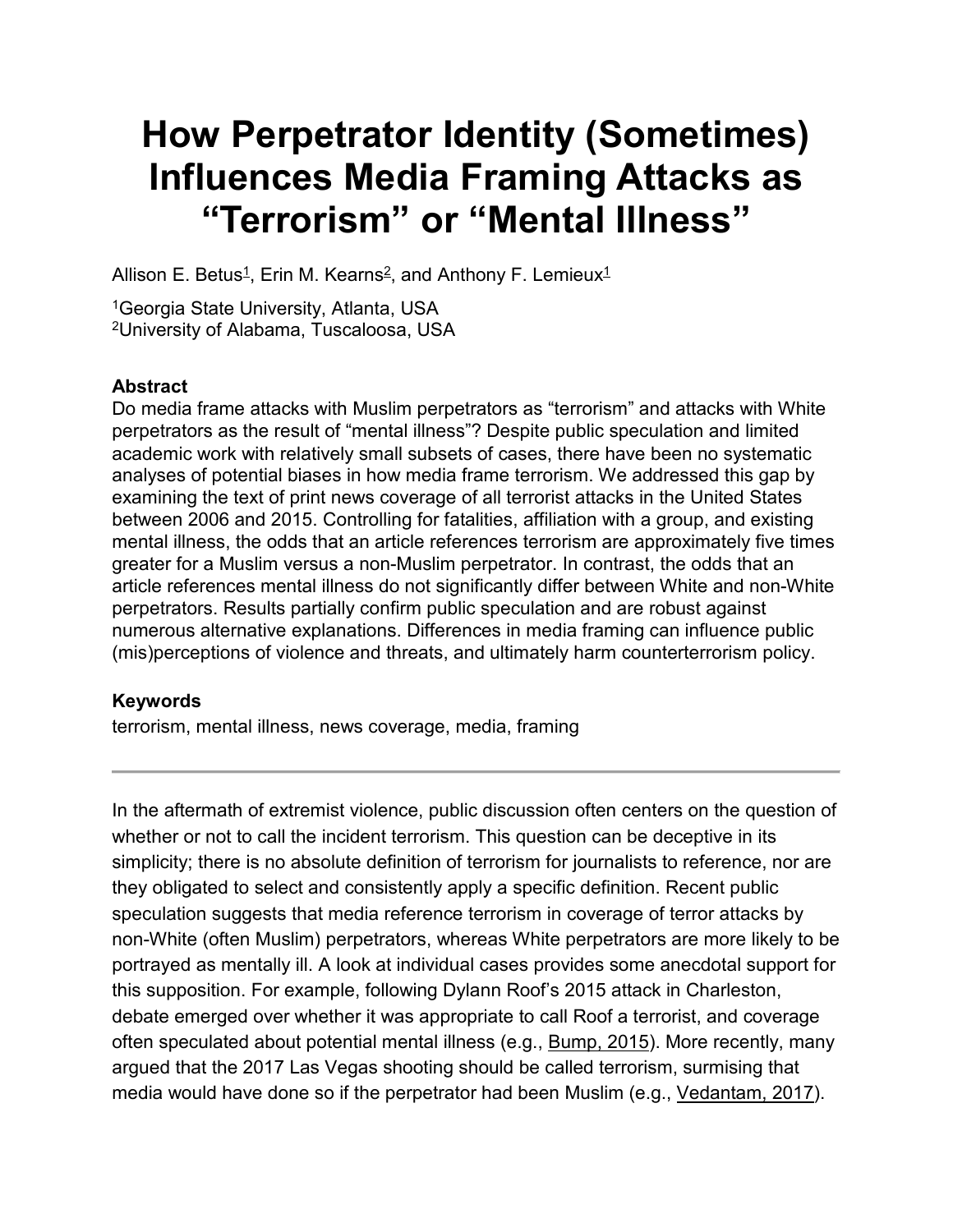Yet, the idea that media differentially reference these terms is speculative.<sup>1</sup> To date, there has been no systematic analysis of differences in how media apply terms that heighten the salience of terrorism or mental illness in coverage of terror attacks.

In systematic work focused on the quantity of news coverage on terror attacks, evidence shows that Muslim-perpetrated attacks receive more media attention than attacks by non-Muslims [\(Kearns et al., 2019b;](https://journals.sagepub.com/reader/content/17d3fedb3b0/10.1177/0093650220971142/format/epub/EPUB/xhtml/index.xhtml#bibr31-0093650220971142) [Mitnik et al., 2020\)](https://journals.sagepub.com/reader/content/17d3fedb3b0/10.1177/0093650220971142/format/epub/EPUB/xhtml/index.xhtml#bibr38-0093650220971142). What we do not yet know is how the content of this coverage may systematically differ as a function of the perpetrator's identity. To date, research on qualitative differences in U.S. media coverage of terrorism has focused on a few specific events rather than the universe of cases. Looking at a subset of 11 terrorist attacks in the U.S., [Powell \(2011\)](https://journals.sagepub.com/reader/content/17d3fedb3b0/10.1177/0093650220971142/format/epub/EPUB/xhtml/index.xhtml#bibr45-0093650220971142) found that news coverage of Muslim perpetrators often assumed a religious motivation and connections to a larger group, whereas non-Muslim perpetrators were more likely to be described as mentally unstable. Analyzing the 15 most covered attacks in the New York Times, [Mitnik et al. \(2020\)](https://journals.sagepub.com/reader/content/17d3fedb3b0/10.1177/0093650220971142/format/epub/EPUB/xhtml/index.xhtml#bibr38-0093650220971142) found that coverage of Muslim perpetrators focused on external radicalization and otherness while personal histories and mental health issues were used to explain the actions of non-Muslim perpetrators. Comparing coverage of Dylann Roof and Omar Mateen, [Arva et al. \(2017\)](https://journals.sagepub.com/reader/content/17d3fedb3b0/10.1177/0093650220971142/format/epub/EPUB/xhtml/index.xhtml#bibr4-0093650220971142) found that coverage of Roof focused more on mental health while coverage of Mateen more often discussed terrorism. In depictions of mass violence more broadly, U.S. media also tend to portray White perpetrators more sympathetically than non-White perpetrators [\(Gade et al., 2018\)](https://journals.sagepub.com/reader/content/17d3fedb3b0/10.1177/0093650220971142/format/epub/EPUB/xhtml/index.xhtml#bibr21-0093650220971142). While these findings suggest bias in media coverage, it is also possible that results are a function of the cases selected for comparison. Without a systematic analysis of all U.S. terrorism cases over a set time period and their coverage, we cannot know whether there are meaningful differences in how media frame terrorist attacks, and how this is influenced by perpetrator identity. The present study addresses this gap by examining the following research question: In media coverage of terror attacks, when is terrorism referenced and when is mental illness referenced?

In the present study, we examined the text of print media coverage of every terrorist attack in the United States between 2006 and 2015 as coded by the Global Terrorism Database (GTD), where terrorism is defined as "the threatened or actual use of illegal force and violence by a non-state actor to attain a political, economic, religious, or social goal through fear, coercion, or intimidation." While scholars debate nuances in the definition of terrorism—such as whether state actors can perpetrate it or whether civilian targets are required (see [Schmid, 2011\)](https://journals.sagepub.com/reader/content/17d3fedb3b0/10.1177/0093650220971142/format/epub/EPUB/xhtml/index.xhtml#bibr49-0093650220971142), quantitative research in this area predominantly uses the GTD definition and data [\(Young, 2019\)](https://journals.sagepub.com/reader/content/17d3fedb3b0/10.1177/0093650220971142/format/epub/EPUB/xhtml/index.xhtml#bibr60-0093650220971142). The GTD has systematically collected event-level data since 1970 and is the most comprehensive publicly available terrorism dataset. Importantly, GTD data collection and coding is done independently by a research team following the publicly available codebook and does not represent specific interests or perspectives of any funding body.<sup>2</sup> In tying our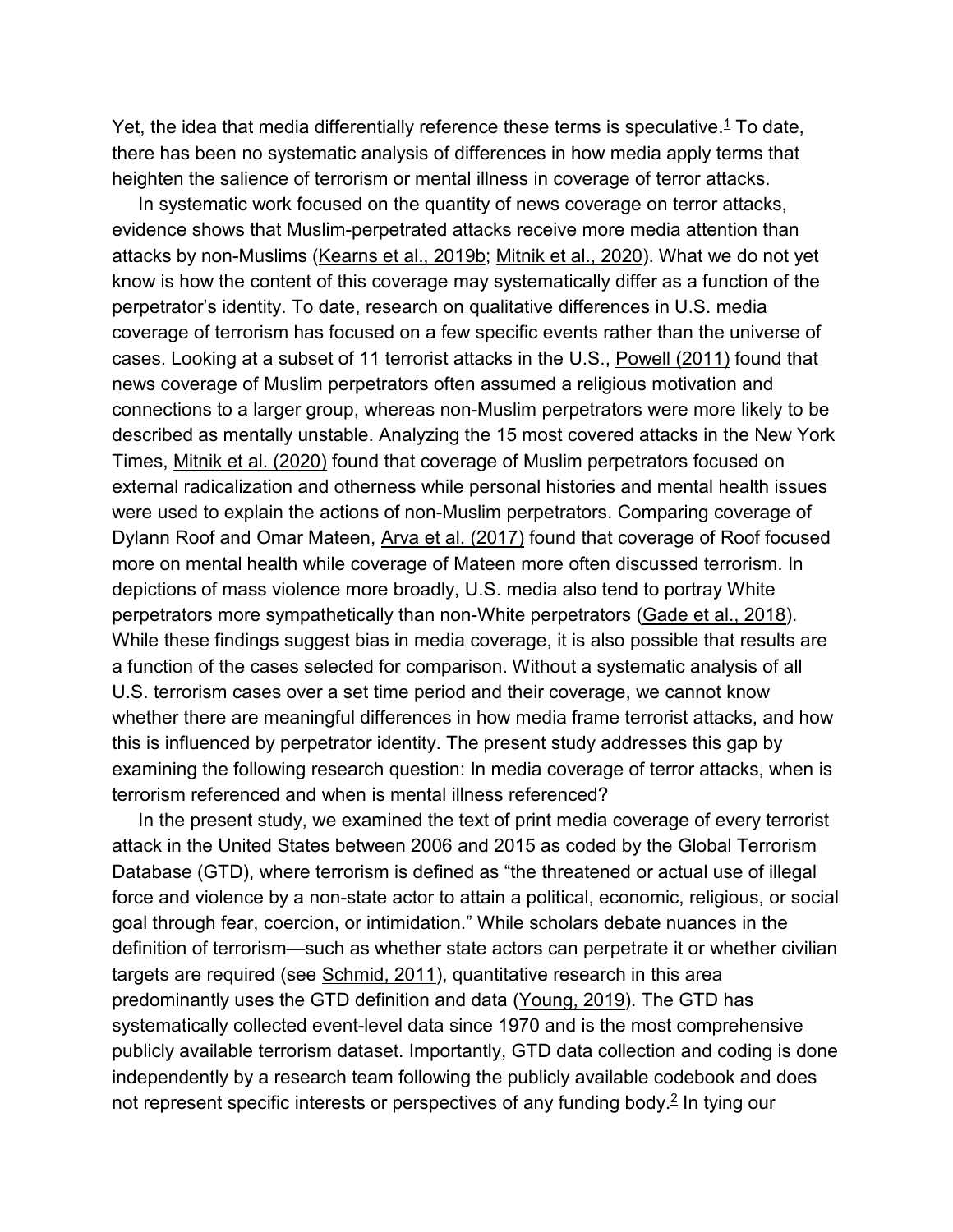sampling frame to a public terrorism database, we addressed the limitation in prior work by studying media coverage of all attacks in the U.S. rather than subsets of cases which may bias results of those studies. Further, since we analyze only attacks coded as terrorism, these should all be framed as terrorism in media coverage and deviation from this may suggest bias in coverage.

We focused on two inquiries: First, we compared references to terrorism in coverage of attacks with Muslim versus non-Muslim perpetrators. Second, we compared references to mental illness in coverage of attacks with White versus non-White perpetrators. It was necessary to separate these questions since the colloquially popular logic that "Muslims perpetrators are terrorists and White perpetrators are mentally ill" implies two false dichotomies: (1) that perpetrators are either Muslim or White and (2) that media coverage will reference either terrorism or mental illness. In reality, however, perpetrators of terrorism may be White, Muslim, both, or neither. Similarly, media coverage of attacks may reference terrorism, mental illness, both, or neither. Further, some perpetrators of terrorism do have mental health issues while others do not.

#### **Media Framing**

Media establish what the public needs to know and highlight the most relevant and salient dimensions of how information should be understood and discussed [\(Gerbner,](https://journals.sagepub.com/reader/content/17d3fedb3b0/10.1177/0093650220971142/format/epub/EPUB/xhtml/index.xhtml#bibr22-0093650220971142)  [1998;](https://journals.sagepub.com/reader/content/17d3fedb3b0/10.1177/0093650220971142/format/epub/EPUB/xhtml/index.xhtml#bibr22-0093650220971142) [McCombs, 2014;](https://journals.sagepub.com/reader/content/17d3fedb3b0/10.1177/0093650220971142/format/epub/EPUB/xhtml/index.xhtml#bibr36-0093650220971142) [Scheuefele & Tewksbury, 2007\)](https://journals.sagepub.com/reader/content/17d3fedb3b0/10.1177/0093650220971142/format/epub/EPUB/xhtml/index.xhtml#bibr48-0093650220971142). Framing—the process of defining an object by heightening the salience of selected aspects of it—influences how people perceive and structure the object and its place in the world [\(McCombs,](https://journals.sagepub.com/reader/content/17d3fedb3b0/10.1177/0093650220971142/format/epub/EPUB/xhtml/index.xhtml#bibr36-0093650220971142)  [2014;](https://journals.sagepub.com/reader/content/17d3fedb3b0/10.1177/0093650220971142/format/epub/EPUB/xhtml/index.xhtml#bibr36-0093650220971142) [Powell, 2011\)](https://journals.sagepub.com/reader/content/17d3fedb3b0/10.1177/0093650220971142/format/epub/EPUB/xhtml/index.xhtml#bibr45-0093650220971142). As framed aspects of something become more salient, unframed aspects become less salient [\(Entman, 1993;](https://journals.sagepub.com/reader/content/17d3fedb3b0/10.1177/0093650220971142/format/epub/EPUB/xhtml/index.xhtml#bibr20-0093650220971142) [McCombs, 2014\)](https://journals.sagepub.com/reader/content/17d3fedb3b0/10.1177/0093650220971142/format/epub/EPUB/xhtml/index.xhtml#bibr36-0093650220971142). While frames are employed in everyday communication, media framing is especially powerful in influencing public discussions of issues, events, and people [\(Bekkers et al., 2011\)](https://journals.sagepub.com/reader/content/17d3fedb3b0/10.1177/0093650220971142/format/epub/EPUB/xhtml/index.xhtml#bibr7-0093650220971142). Frames help us construct mental models of the world and encourage us to understand it in certain ways [\(Price et al., 1997\)](https://journals.sagepub.com/reader/content/17d3fedb3b0/10.1177/0093650220971142/format/epub/EPUB/xhtml/index.xhtml#bibr44-0093650220971142).

While there are many ways to frame objects, here we focus on emphasis frames and associative frames. Emphasis frames draw attention to information that the audience is meant to view as deserving special consideration [\(Druckman, 2001\)](https://journals.sagepub.com/reader/content/17d3fedb3b0/10.1177/0093650220971142/format/epub/EPUB/xhtml/index.xhtml#bibr18-0093650220971142). For example, referring to an attack as a "terror attack" v. "shooting" v. "crazed rampage" emphasize different aspects of the incident which can alter audience interpretations. Associative frames highlight the connections between things (which can be done via emphasis framing), thereby encouraging the audience to judge an issue by those connections [\(Van Atteveldt et al., 2005\)](https://journals.sagepub.com/reader/content/17d3fedb3b0/10.1177/0093650220971142/format/epub/EPUB/xhtml/index.xhtml#bibr56-0093650220971142). For example, if the news says that a terrorism task force is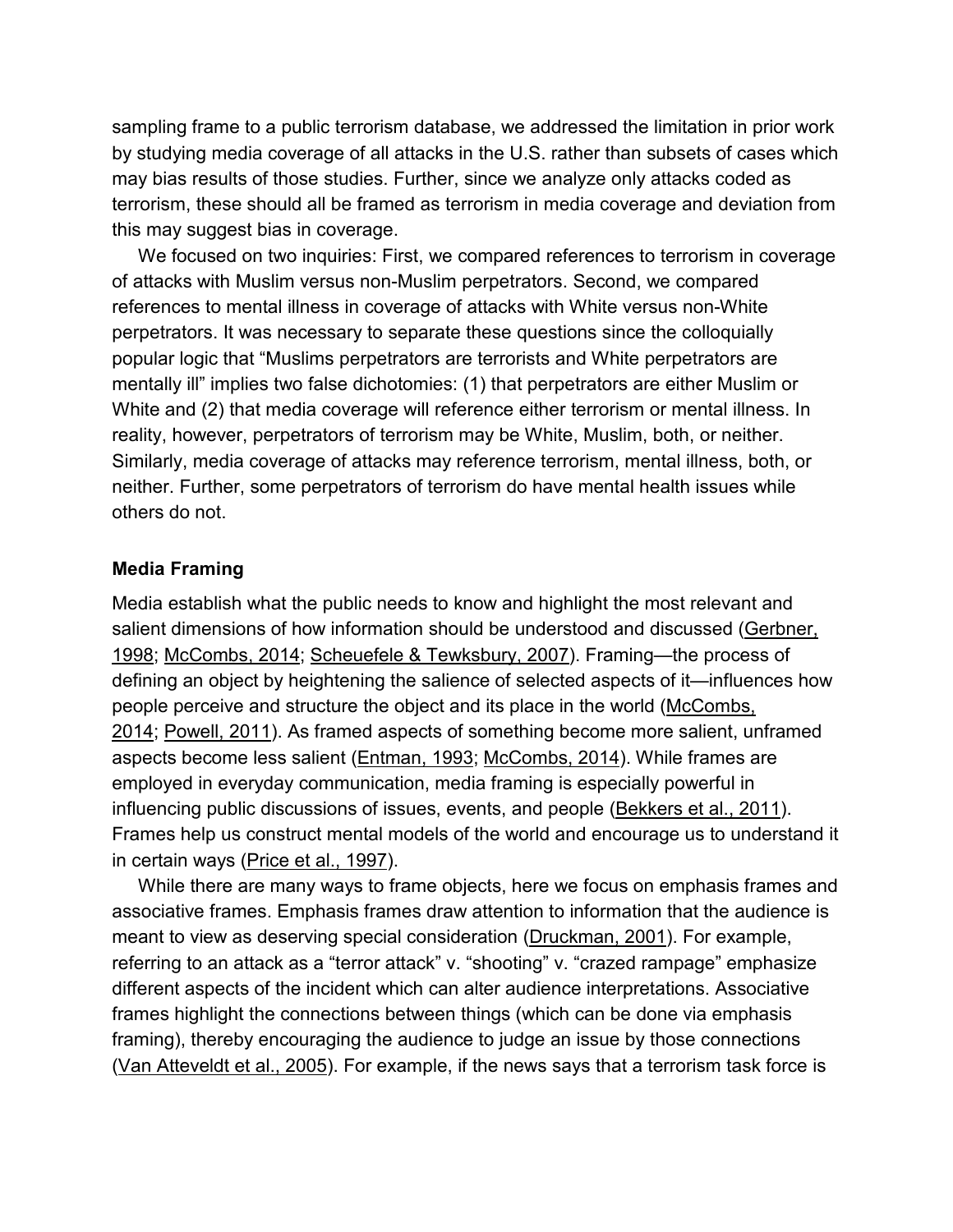investigating a perpetrator, it invites the audience to think of that person in association with terrorism without directly accusing them of being a terrorist.

Media select topics to frame with a bias towards attention-grabbing events (Price & [Tewksbury, 1997\)](https://journals.sagepub.com/reader/content/17d3fedb3b0/10.1177/0093650220971142/format/epub/EPUB/xhtml/index.xhtml#bibr43-0093650220971142). Further, when media frame an object, audiences are likely to activate that frame when presented with similar objects in the future (Price  $\&$ [Tewksbury, 1997\)](https://journals.sagepub.com/reader/content/17d3fedb3b0/10.1177/0093650220971142/format/epub/EPUB/xhtml/index.xhtml#bibr43-0093650220971142). Exposure to frames in the news also encourages people to search for more information that fits within those frames and makes people less likely to accept competing frames [\(Druckman et al., 2012\)](https://journals.sagepub.com/reader/content/17d3fedb3b0/10.1177/0093650220971142/format/epub/EPUB/xhtml/index.xhtml#bibr19-0093650220971142). Thus, it is important to examine how media distributes references to terrorism or mental illness. If media are differentially framing perpetrators based on identity, it could lead audiences to inaccurately associate terrorism or mental illness with particular demographics.

Global events are often translated into local cultures through media framing, which itself is colored by the dominant values and power structures of the cultural context in which it is presented [\(Altheide, 1987;](https://journals.sagepub.com/reader/content/17d3fedb3b0/10.1177/0093650220971142/format/epub/EPUB/xhtml/index.xhtml#bibr2-0093650220971142) [McCombs, 2014;](https://journals.sagepub.com/reader/content/17d3fedb3b0/10.1177/0093650220971142/format/epub/EPUB/xhtml/index.xhtml#bibr36-0093650220971142) [Nagar, 2010\)](https://journals.sagepub.com/reader/content/17d3fedb3b0/10.1177/0093650220971142/format/epub/EPUB/xhtml/index.xhtml#bibr40-0093650220971142). News framing is an accumulative process through which ideologies are frequently and repetitively reinforced [\(Bryant & Mirion, 2004\)](https://journals.sagepub.com/reader/content/17d3fedb3b0/10.1177/0093650220971142/format/epub/EPUB/xhtml/index.xhtml#bibr8-0093650220971142) and, when frames are repeated, the effects of those frames are stronger than an individual exposure [\(Lecheler et al., 2015\)](https://journals.sagepub.com/reader/content/17d3fedb3b0/10.1177/0093650220971142/format/epub/EPUB/xhtml/index.xhtml#bibr33-0093650220971142). Through this, dominant ideologies and perspectives come to be viewed as "common sense" even though they are simply possible interpretations of a complex world [\(Gitlin, 1978\)](https://journals.sagepub.com/reader/content/17d3fedb3b0/10.1177/0093650220971142/format/epub/EPUB/xhtml/index.xhtml#bibr24-0093650220971142).

#### **Media Depictions of Terrorism and Its Perpetrators**

Looking at coverage of crime broadly, there is ample evidence that media reporting tends to represent minority members more negatively than White individuals [\(Dixon,](https://journals.sagepub.com/reader/content/17d3fedb3b0/10.1177/0093650220971142/format/epub/EPUB/xhtml/index.xhtml#bibr14-0093650220971142)  [2017;](https://journals.sagepub.com/reader/content/17d3fedb3b0/10.1177/0093650220971142/format/epub/EPUB/xhtml/index.xhtml#bibr14-0093650220971142) [Dixon & Linz, 2000\)](https://journals.sagepub.com/reader/content/17d3fedb3b0/10.1177/0093650220971142/format/epub/EPUB/xhtml/index.xhtml#bibr15-0093650220971142). Turning to terrorism specifically, research shows that both print and television news provide disproportionately more coverage to attacks perpetrated by Muslims [\(Dixon & Williams, 2015;](https://journals.sagepub.com/reader/content/17d3fedb3b0/10.1177/0093650220971142/format/epub/EPUB/xhtml/index.xhtml#bibr16-0093650220971142) [Kearns et al., 2019b;](https://journals.sagepub.com/reader/content/17d3fedb3b0/10.1177/0093650220971142/format/epub/EPUB/xhtml/index.xhtml#bibr31-0093650220971142) [Mitnik et al.,](https://journals.sagepub.com/reader/content/17d3fedb3b0/10.1177/0093650220971142/format/epub/EPUB/xhtml/index.xhtml#bibr38-0093650220971142)  [2020\)](https://journals.sagepub.com/reader/content/17d3fedb3b0/10.1177/0093650220971142/format/epub/EPUB/xhtml/index.xhtml#bibr38-0093650220971142). However, this does not tell us how the attacks are being framed, and whether there are differences in qualitative aspects of the coverage. Three studies examining a total of 28 terror incidents in the U.S. all found that Muslim-perpetrated attacks were more likely to be framed as terrorism [\(Arva et al., 2017;](https://journals.sagepub.com/reader/content/17d3fedb3b0/10.1177/0093650220971142/format/epub/EPUB/xhtml/index.xhtml#bibr4-0093650220971142) [Mitnik et al., 2020;](https://journals.sagepub.com/reader/content/17d3fedb3b0/10.1177/0093650220971142/format/epub/EPUB/xhtml/index.xhtml#bibr38-0093650220971142) Powell, [2011\)](https://journals.sagepub.com/reader/content/17d3fedb3b0/10.1177/0093650220971142/format/epub/EPUB/xhtml/index.xhtml#bibr45-0093650220971142). Yet, these studies raise the question of bias towards newsworthiness. Findings may be an artifact of case selection rather than a broader trend in how media frame all terrorist attacks in the U.S. To determine whether these trends truly exist, a systematic study of news coverage for all terrorist attacks in the U.S. over a long period of time is necessary.

Even in news that does not cover terrorism, Muslims are described in more negative tones generally and are more likely to be linked to extremism than other groups [\(Alsultany, 2012;](https://journals.sagepub.com/reader/content/17d3fedb3b0/10.1177/0093650220971142/format/epub/EPUB/xhtml/index.xhtml#bibr1-0093650220971142) [Dixon & Williams, 2015;](https://journals.sagepub.com/reader/content/17d3fedb3b0/10.1177/0093650220971142/format/epub/EPUB/xhtml/index.xhtml#bibr16-0093650220971142) [Prince, 2009;](https://journals.sagepub.com/reader/content/17d3fedb3b0/10.1177/0093650220971142/format/epub/EPUB/xhtml/index.xhtml#bibr46-0093650220971142) [Shaheen, 2014\)](https://journals.sagepub.com/reader/content/17d3fedb3b0/10.1177/0093650220971142/format/epub/EPUB/xhtml/index.xhtml#bibr50-0093650220971142). Western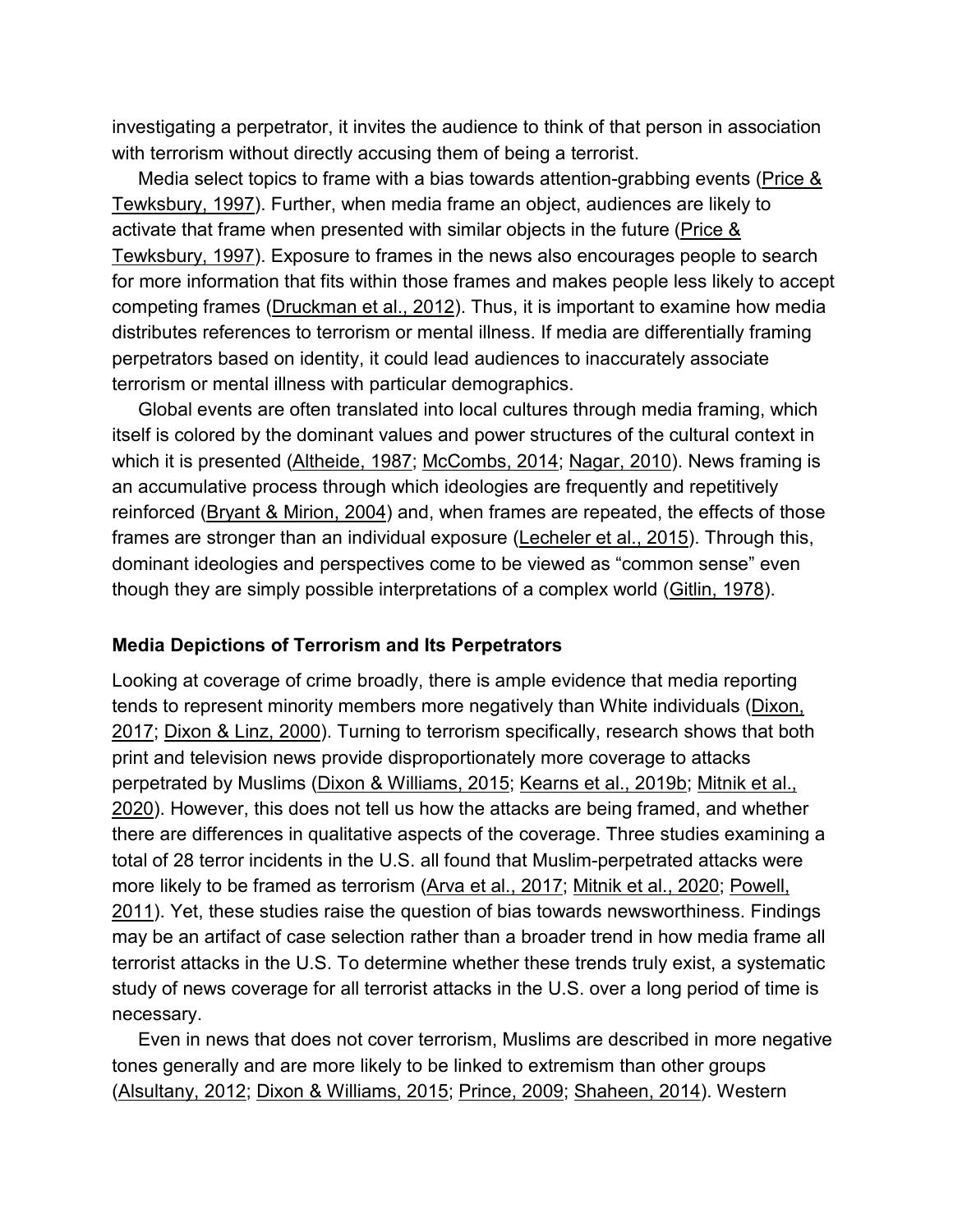media also disproportionately frame violence perpetrated by Muslims as terrorism [\(Nagar, 2010\)](https://journals.sagepub.com/reader/content/17d3fedb3b0/10.1177/0093650220971142/format/epub/EPUB/xhtml/index.xhtml#bibr40-0093650220971142). Even neutral or sympathetic depictions of Muslims often appear in the context of 'bad' news. Both entertainment and news media have a long history of framing Muslims as terrorists and terrorism as a Muslim problem (Alsultany, [2012;](https://journals.sagepub.com/reader/content/17d3fedb3b0/10.1177/0093650220971142/format/epub/EPUB/xhtml/index.xhtml#bibr1-0093650220971142) [Shaheen, 2014\)](https://journals.sagepub.com/reader/content/17d3fedb3b0/10.1177/0093650220971142/format/epub/EPUB/xhtml/index.xhtml#bibr50-0093650220971142). Simultaneously drawing attention to group differences and linking threatening characteristics to an out-group serves to bolster a sense of in-group identity (Greenaway & Cruwys, 2019). Recall that frames tend to activate when people are presented with information similar to the original frame. If we combine this with the disproportionate coverage of Islamist terrorists and negative coverage of Muslims in general, we are left in a situation where people may come to primarily or overwhelmingly associate terrorism with Islam. Consistent with Slater's reinforcing spirals model [\(2007,](https://journals.sagepub.com/reader/content/17d3fedb3b0/10.1177/0093650220971142/format/epub/EPUB/xhtml/index.xhtml#bibr51-0093650220971142) [2015\)](https://journals.sagepub.com/reader/content/17d3fedb3b0/10.1177/0093650220971142/format/epub/EPUB/xhtml/index.xhtml#bibr52-0093650220971142), we note that media have the potential to both shape and also reflect public sentiment about Muslims, as well as public perceptions of terrorism. $3$  As noted below, efforts to establish causality in terms of how violent attacks are categorized on the basis of perpetrator identity have added to our understanding of this relationship.

Turning to experimental research with samples from the U.S. public, we see similar trends in how people view violence. [Huff and Kertzer \(2018\)](https://journals.sagepub.com/reader/content/17d3fedb3b0/10.1177/0093650220971142/format/epub/EPUB/xhtml/index.xhtml#bibr27-0093650220971142) find that people were more likely to classify a hypothetical attack as terrorism if the perpetrator was Muslim, though the effect was relatively small. [West and Lloyd \(2017\)'](https://journals.sagepub.com/reader/content/17d3fedb3b0/10.1177/0093650220971142/format/epub/EPUB/xhtml/index.xhtml#bibr59-0093650220971142)s findings also support this, while [D'Orazio and Salehyan \(2018\)](https://journals.sagepub.com/reader/content/17d3fedb3b0/10.1177/0093650220971142/format/epub/EPUB/xhtml/index.xhtml#bibr13-0093650220971142) found that people are more likely to call an attack terrorism if the perpetrator was Arab-American—a group often conflated with Muslims. From this, we expected that:

**H1a:** Media coverage of a terrorist attack will be more likely to reference terrorism when the perpetrator is Muslim versus non-Muslim.

As [Corner and Gill \(2015\)](https://journals.sagepub.com/reader/content/17d3fedb3b0/10.1177/0093650220971142/format/epub/EPUB/xhtml/index.xhtml#bibr12-0093650220971142) note, terrorism research has swung from blaming terrorism on mental illness to asserting that mental illness precludes terrorist intent because of reduced agency. Yet, a wide body of literature shows that mental health issues are not a driver of violence (e.g., [Appelbaum & Swanson, 2010\)](https://journals.sagepub.com/reader/content/17d3fedb3b0/10.1177/0093650220971142/format/epub/EPUB/xhtml/index.xhtml#bibr3-0093650220971142). While mental illness has not been found to motivate terrorist violence, stress and trauma accrued through terrorist activity may contribute to developing mental illness [\(Weatherston & Moran, 2003\)](https://journals.sagepub.com/reader/content/17d3fedb3b0/10.1177/0093650220971142/format/epub/EPUB/xhtml/index.xhtml#bibr58-0093650220971142). Relative to the general population, lone actor terrorists have higher rates of mental illness while groups actors have lower rates—but, regardless, perpetrators with mental illnesses are still the minority [\(Gruenewald et al., 2013\)](https://journals.sagepub.com/reader/content/17d3fedb3b0/10.1177/0093650220971142/format/epub/EPUB/xhtml/index.xhtml#bibr26-0093650220971142).

Despite the lack of data linking terrorism and mental illness, experimental evidence with samples of the U.S. public shows that partisan motivated reasoning influences whether people will attribute an attack to group identity or mental illness. People are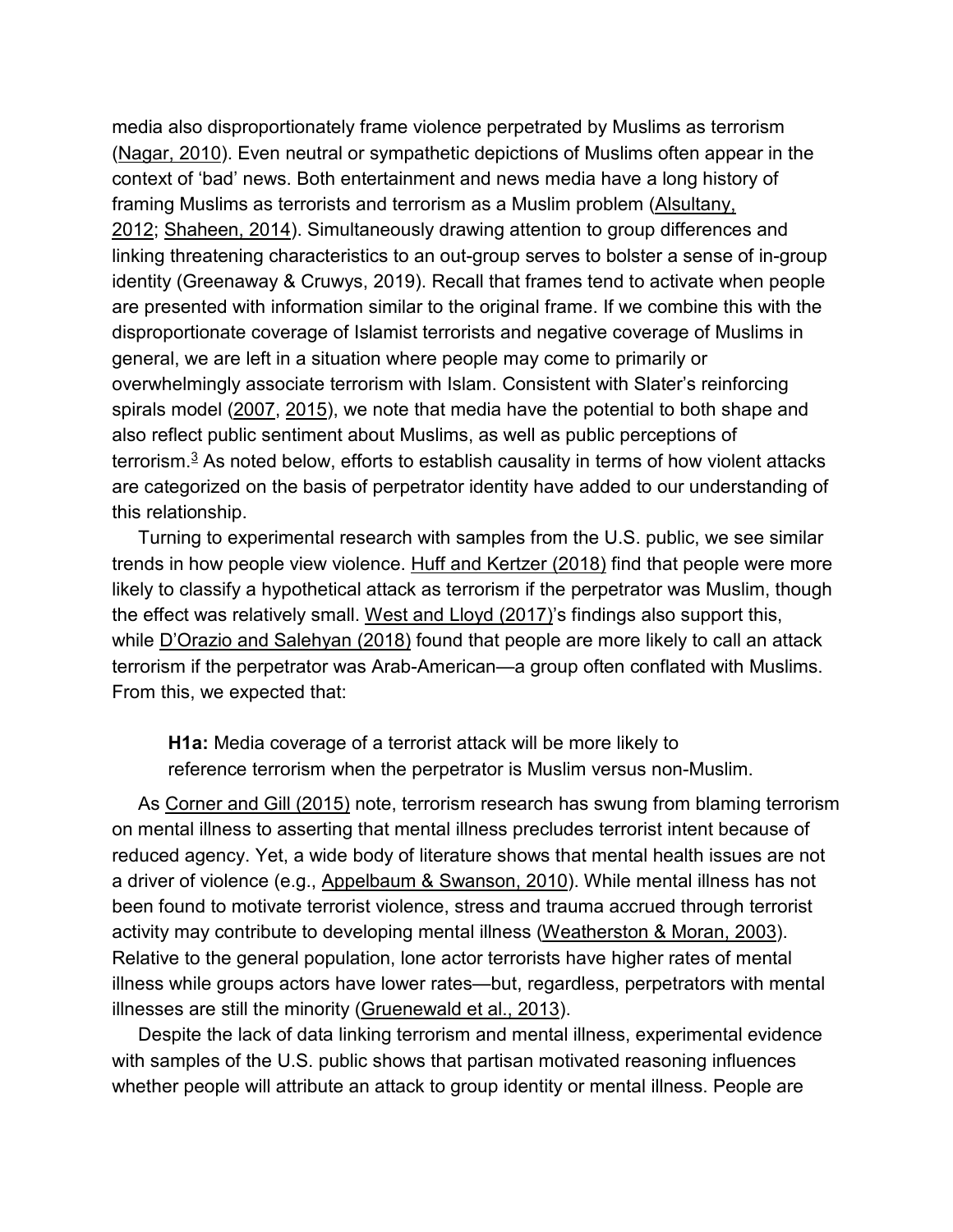more likely to rate violent in-group actors as being mentally ill and violent out-group actors as motivated by identity [\(Noor et al., 2018\)](https://journals.sagepub.com/reader/content/17d3fedb3b0/10.1177/0093650220971142/format/epub/EPUB/xhtml/index.xhtml#bibr42-0093650220971142). When comparing perceptions of Arab Muslim versus White supremacist terrorists, Americans are far less likely to refer to the latter as terrorists or assume an ideological motivation, and tend to assume that they are mentally ill [\(D'Orazio & Salehyan, 2018\)](https://journals.sagepub.com/reader/content/17d3fedb3b0/10.1177/0093650220971142/format/epub/EPUB/xhtml/index.xhtml#bibr13-0093650220971142). People are also less likely to call an attack terrorism if the perpetrator was mentally ill [\(Huff & Kertzer, 2018\)](https://journals.sagepub.com/reader/content/17d3fedb3b0/10.1177/0093650220971142/format/epub/EPUB/xhtml/index.xhtml#bibr27-0093650220971142). All of this implies that people are simply less likely to view White perpetrators as terrorists and more willing to find alternate explanations for their behavior, while Muslim perpetrators are not granted the same consideration. Further, people are more likely to reference mental illness to explain an attack in cases where the perpetrator is also a member of the respondent's in-group, thereby creating distance between the perpetrator's actions and what is normative among the broader group [\(Noor et al., 2018\)](https://journals.sagepub.com/reader/content/17d3fedb3b0/10.1177/0093650220971142/format/epub/EPUB/xhtml/index.xhtml#bibr42-0093650220971142). From this we expected:

**H1b:** Media coverage of a terrorist attack will be more likely to reference mental illness when the perpetrator is White.

Beyond race or religion, other perpetrator-level factors may also influence how media frame an attack. Some attacks are carried out by members or supporters of a terrorist group whereas others are perpetrated by individuals or groups unaffiliated with a larger organization. [Huff and Kertzer \(2018\)](https://journals.sagepub.com/reader/content/17d3fedb3b0/10.1177/0093650220971142/format/epub/EPUB/xhtml/index.xhtml#bibr27-0093650220971142) found that, relative to a lone individual, Americans were more likely to label an attack as terrorism if the perpetrators were part of an organization. Reasonably, group affiliation should also influence how media frame an attack since a discrete group can provide a point of reference for how to view the attacker's actions. From this, we expected that:

**H2a:** Media coverage of a terrorist attack will be more likely to reference terrorism when it is associated with a known terrorist group. **H2b:** Media coverage of a terrorist attack will be less likely to reference mental illness when it is associated with a known terrorist group.

Some terrorism perpetrators do suffer from mental health issues [\(Gruenewald et al.,](https://journals.sagepub.com/reader/content/17d3fedb3b0/10.1177/0093650220971142/format/epub/EPUB/xhtml/index.xhtml#bibr26-0093650220971142)  [2013\)](https://journals.sagepub.com/reader/content/17d3fedb3b0/10.1177/0093650220971142/format/epub/EPUB/xhtml/index.xhtml#bibr26-0093650220971142). In these cases, media reporting on mental illness—while potentially stigmatizing—would not be unreasonable or necessarily an indicator of bias. Media do not strictly reference mental illness when there is evidence of a valid diagnosis or reasonable proof that it acted as a motivator though. Media may prime readers to view the perpetrator as mentally ill by using certain non-clinical terms (e.g., crazy, nuts, maniac), drawing attention to mental health evaluations, bringing up family histories of mental illness, or quoting laymen who assume the perpetrator to be mentally ill (e.g., "Someone must be crazy to do something like this."). Relatedly, members of the public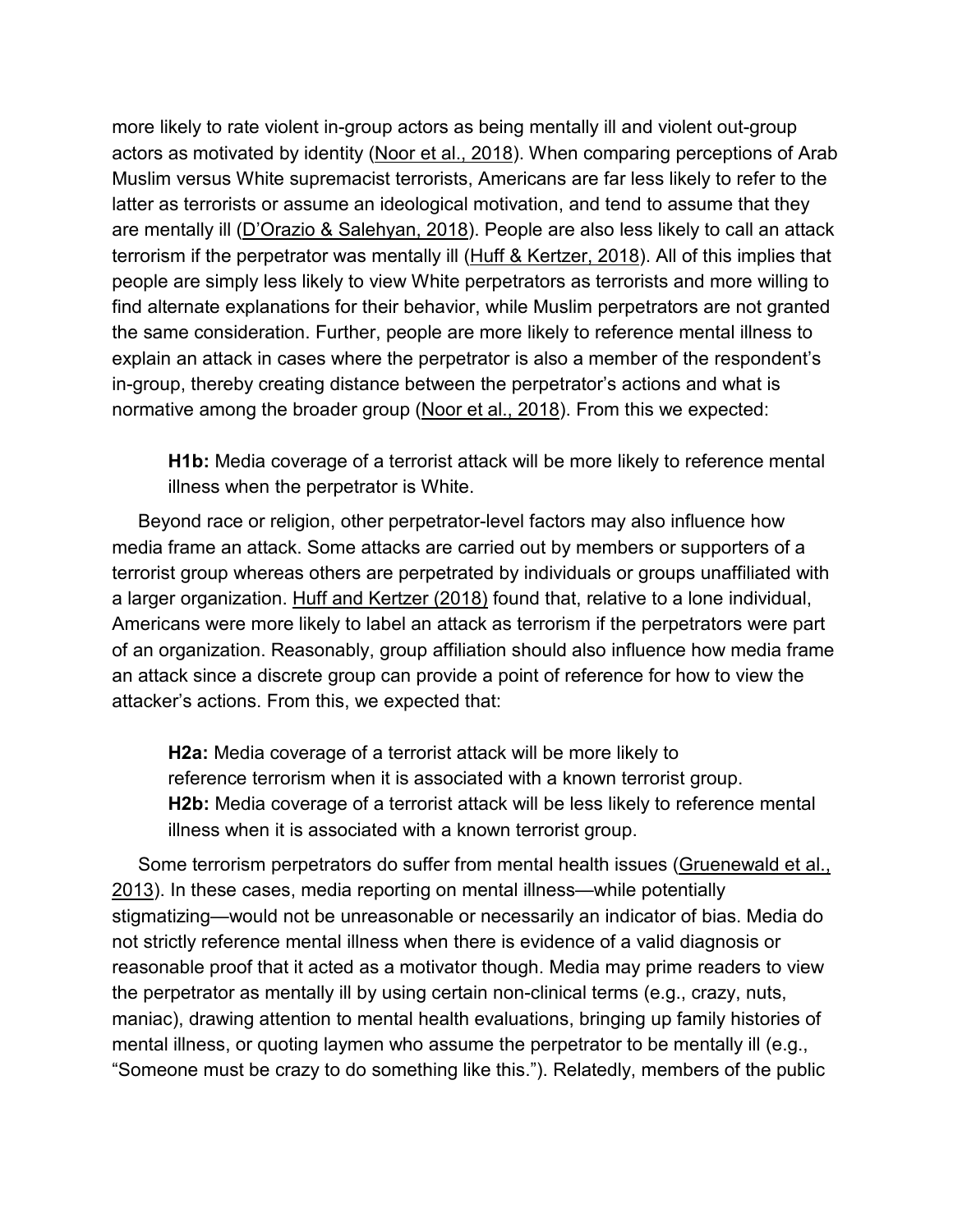are less likely to consider perpetrators to be terrorists when they have documented mental health issues [\(Huff & Kertzer, 2018\)](https://journals.sagepub.com/reader/content/17d3fedb3b0/10.1177/0093650220971142/format/epub/EPUB/xhtml/index.xhtml#bibr27-0093650220971142). From this, we expect that:

**H3a:** Media coverage of a terrorist attack will be less likely to reference terrorism when the perpetrator has a mental illness. **H3b:** Media coverage of a terrorist attack will be more likely to reference mental illness when the perpetrator has a mental illness.

#### **The Effects of Casualties on Coverage**

Terrorist attacks with more casualties tend to receive more media coverage [\(Chermak &](https://journals.sagepub.com/reader/content/17d3fedb3b0/10.1177/0093650220971142/format/epub/EPUB/xhtml/index.xhtml#bibr11-0093650220971142)  [Gruenewald, 2006;](https://journals.sagepub.com/reader/content/17d3fedb3b0/10.1177/0093650220971142/format/epub/EPUB/xhtml/index.xhtml#bibr11-0093650220971142) [Kearns et al., 2019b;](https://journals.sagepub.com/reader/content/17d3fedb3b0/10.1177/0093650220971142/format/epub/EPUB/xhtml/index.xhtml#bibr31-0093650220971142) [Mitnik et al., 2020\)](https://journals.sagepub.com/reader/content/17d3fedb3b0/10.1177/0093650220971142/format/epub/EPUB/xhtml/index.xhtml#bibr38-0093650220971142). As fatalities rise, members of the U.S. public are also more likely to classify an attack as terrorism (Huff & Kertzer, [2018\)](https://journals.sagepub.com/reader/content/17d3fedb3b0/10.1177/0093650220971142/format/epub/EPUB/xhtml/index.xhtml#bibr27-0093650220971142), but casualties are not necessary for an attack to be considered terrorism. In fact, the modal number of fatalities per terrorist attack is zero (GTD, 2018). Drawing from Terror Management Theory, a greater number of casualties may evoke a heightened sense of mortality salience in journalists and thus influence the way that they frame an attack [\(Solomon et al., 2015\)](https://journals.sagepub.com/reader/content/17d3fedb3b0/10.1177/0093650220971142/format/epub/EPUB/xhtml/index.xhtml#bibr53-0093650220971142). Further, the number of people killed in an attack influences whether Americans perceive it as terrorism [\(Dolliver & Kearns, 2019\)](https://journals.sagepub.com/reader/content/17d3fedb3b0/10.1177/0093650220971142/format/epub/EPUB/xhtml/index.xhtml#bibr17-0093650220971142). The number of fatalities may influence whether media reference terrorism in coverage of an attack, but there is no clear theoretical expectation for how casualties would influence attribution to mental illness. From this, we expect that:

**H4:** Media coverage of a terrorist attack will be more likely to reference terrorism as the number of fatalities increases.

Potential Alternate Explanations for Referencing Terrorism

Based on prior research, we expect that other contextual factors may influence how media frame terror attacks. We identified five alternate explanations that may also impact whether an attack is linked to terrorism. First, research has shown that people are more likely to view a bombing as terrorism [\(Huff & Kertzer, 2018\)](https://journals.sagepub.com/reader/content/17d3fedb3b0/10.1177/0093650220971142/format/epub/EPUB/xhtml/index.xhtml#bibr27-0093650220971142). Second, people are more likely to call an attack terrorism when there are multiple perpetrators (Huff & [Kertzer, 2018\)](https://journals.sagepub.com/reader/content/17d3fedb3b0/10.1177/0093650220971142/format/epub/EPUB/xhtml/index.xhtml#bibr27-0093650220971142). Third, media coverage of crime is framed less negatively when the victims are minorities [\(Gilliam & Iyengar, 2000\)](https://journals.sagepub.com/reader/content/17d3fedb3b0/10.1177/0093650220971142/format/epub/EPUB/xhtml/index.xhtml#bibr23-0093650220971142) and the same may be true for terrorism specifically. Fourth, while attacks against the government receive more media attention [\(Kearns et al., 2019b;](https://journals.sagepub.com/reader/content/17d3fedb3b0/10.1177/0093650220971142/format/epub/EPUB/xhtml/index.xhtml#bibr31-0093650220971142) [Zhang et al., 2013\)](https://journals.sagepub.com/reader/content/17d3fedb3b0/10.1177/0093650220971142/format/epub/EPUB/xhtml/index.xhtml#bibr61-0093650220971142), there is conflicting evidence on whether targeting the state influences how the public labels an attack [\(Huff & Kertzer, 2018\)](https://journals.sagepub.com/reader/content/17d3fedb3b0/10.1177/0093650220971142/format/epub/EPUB/xhtml/index.xhtml#bibr27-0093650220971142). Fifth, some violent incidents clearly meet the GTD definition of terrorism while others do not meet the threshold for a definitive classification. If experts are not certain that an attack was terrorism, media may also be more hesitant to use the term.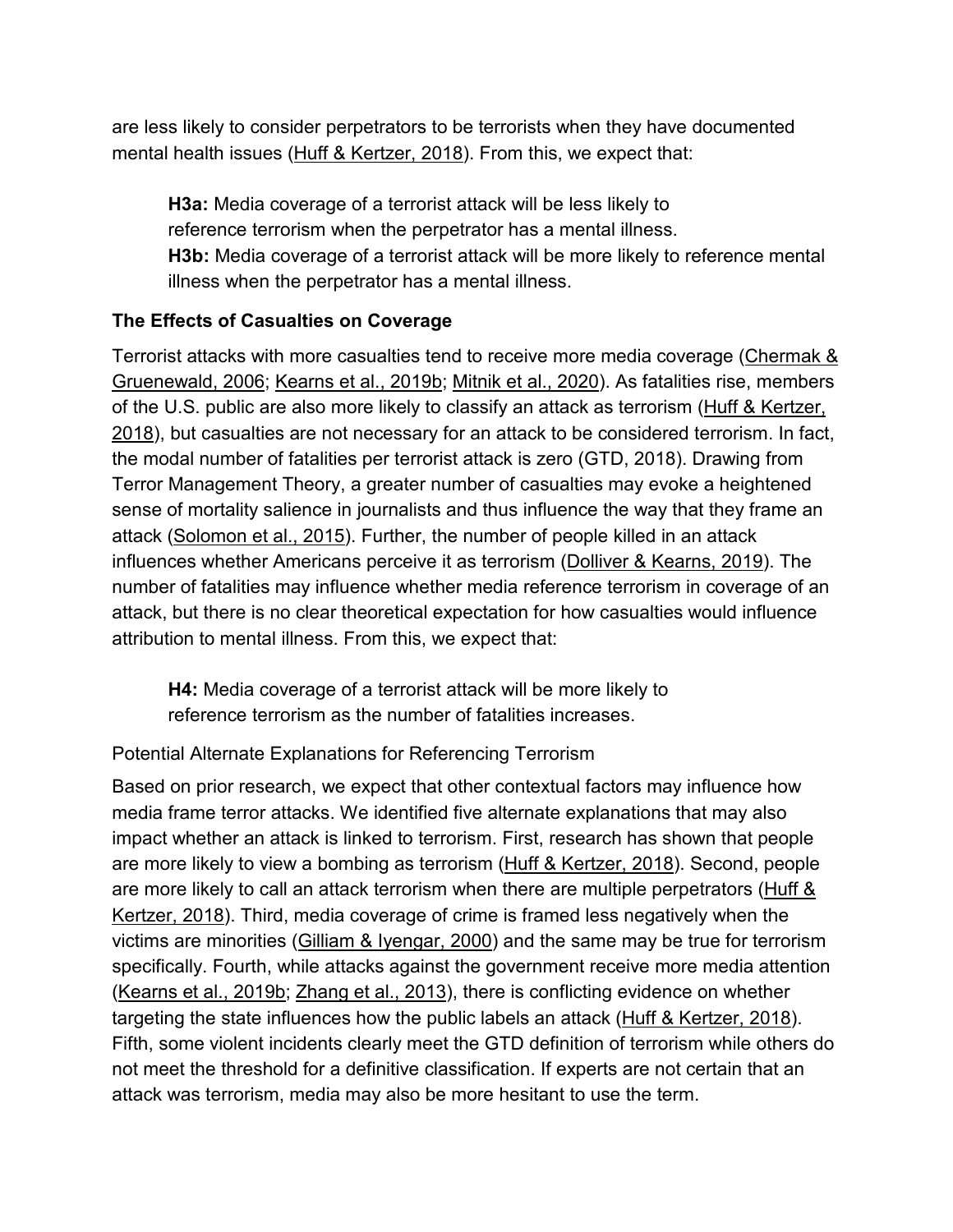Potential Alternate Explanations for Referencing Mental Illness

In addition to the alternate explanations above, we also identified four alternate explanations which could influence when media will reference mental illness in coverage of a terror attack. First, the number of people killed in an attack may have a positive relationship with references to mental illness. Second, the existence of multiple perpetrators may indicate more coordination, thus making the presence of mental illness seem less likely. Third, it is common for individual perpetrator(s) of terrorism to be unidentified [\(Kearns, 2019\)](https://journals.sagepub.com/reader/content/17d3fedb3b0/10.1177/0093650220971142/format/epub/EPUB/xhtml/index.xhtml#bibr29-0093650220971142). When the individual perpetrator(s) are unknown, media are less able to defensibly speculate about potential mental illness. Fourth, violent incidents that do not clearly meet the GTD definition of terrorism may be more open to speculation about the causes, which creates more room to discuss mental illness as a potentially relevant factor.

## **Methods**

#### **Data**

Data for this project focused on terrorist attacks listed in the Global Terrorism Database (GTD) which occurred in the United States from 2006 to 2015. [4](https://journals.sagepub.com/reader/content/17d3fedb3b0/10.1177/0093650220971142/format/epub/EPUB/xhtml/index.xhtml#fn4-0093650220971142) During this ten-year span, the GTD lists 170 terrorist attacks—though under GTD coding an attack at multiple locations (i.e., the Boston Bombing) has a separate entry for each location. Since attacks like these were perpetrated by the same individual(s) and are reported on together in media, we collapsed attacks by the same perpetrator(s) into a single attack to avoid over-counting and duplicating articles. This yielded a total of 136 terrorism attacks in the United States between 2006 and 2010.

Media coverage of these attacks focused on two sources: LexisNexis Academic and [CNN.com.](http://cnn.com/) LexisNexis Academic searches the full text of thousands of news outlets from major publications like The New York Times and The Wall Street Journal to local newspapers from around the country and is commonly used in academic studies of print news coverage (e.g., [Linnemann, 2010\)](https://journals.sagepub.com/reader/content/17d3fedb3b0/10.1177/0093650220971142/format/epub/EPUB/xhtml/index.xhtml#bibr34-0093650220971142). To supplement this coverage, we searched CNN.com's archives. Ideally, we would have also searched from online new sources across the political spectrum. Unfortunately, neither Fox News nor Huffington Post have a searchable public archive dating back to 2006 and we were unable to secure access to their bodies of work during this time. Given the large number of news sources LexisNexis draws from, it is not possible to compare differences in coverage across sources or control for sources in our analyses. Our interest is in the words used in the articles; the use of visuals is a separate inquiry outside of the scope of this paper. $5$ 

#### **Procedure**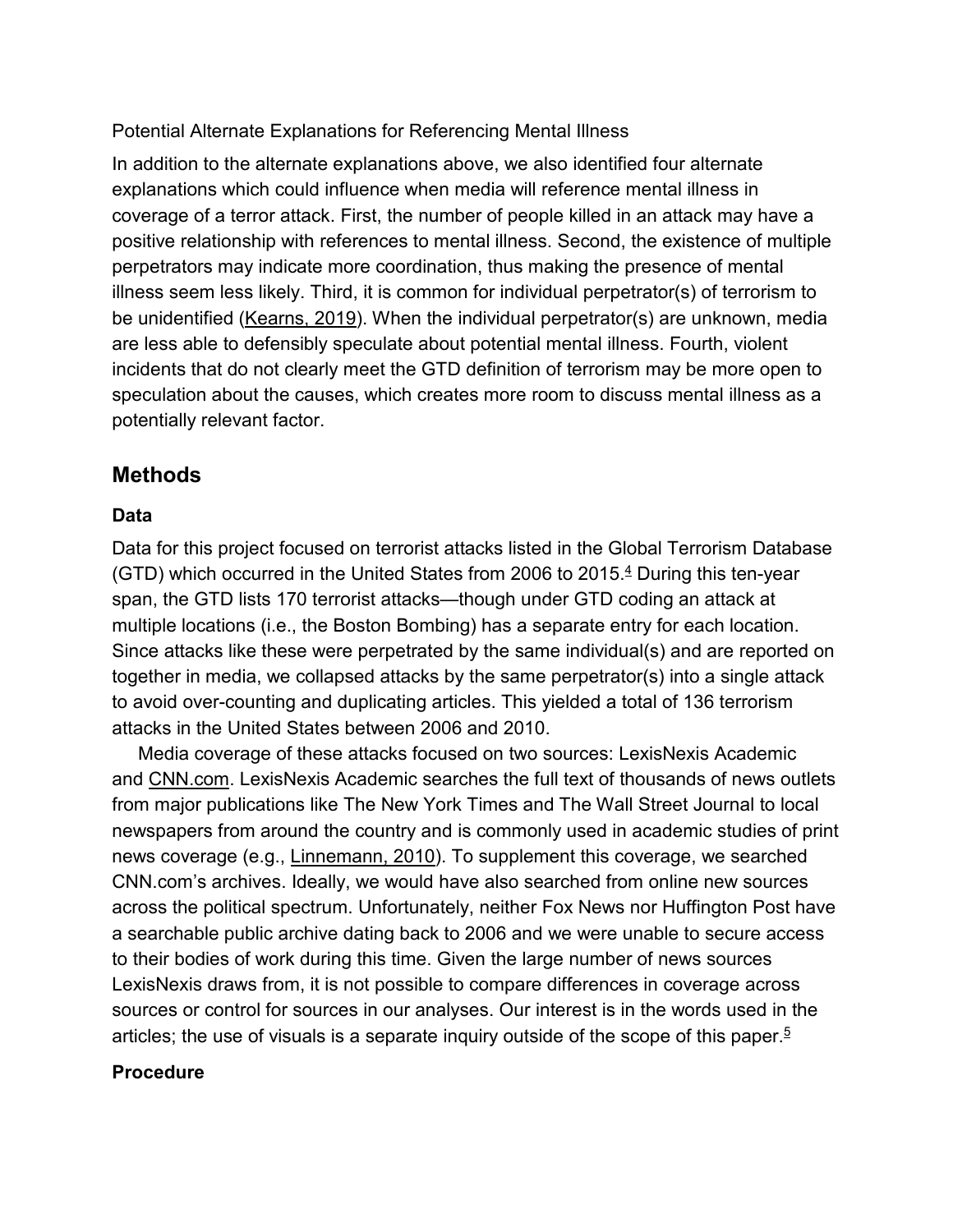We limited coverage to print and online newspaper articles $6$  from US-based sources between the date of each attack and the end of 2016 by which point all known perpetrators had pled guilty, were found not competent to stand trial, or had gone to trial. We searched the following for each incident: perpetrator(s), location, and key words about the attack. Our initial goal was over-inclusion of articles to ensure that we were not missing coverage. Two authors separately reviewed each article to ensure that we only included articles where the primary focus was the attack, perpetrator(s), or victim(s). The types of articles we removed most frequently included lists of attacks, articles focused on a political or policy position where the incident was an anecdote, and memorials held in other locations. Our dataset was comprised of 3,541 news articles. Importantly, 36 of the 136 terrorism attacks in our dataset did not receive any coverage from the sources that we searched. Thus, these cases were excluded from analyses, leaving us with 100 attacks.<sup>7</sup> See [Supplemental Appendix A](https://journals.sagepub.com/doi/suppl/10.1177/0093650220971142) for a list of attacks and the number of articles covering each.

#### **Variables**

We were interested in two outcome variables: (1) whether or not an article references terrorism $8$  and (2) whether or not an article references mental illness. For these dependent variables, each article was coded as 1 = yes if the topic was referenced at least once and 0 = no if it was not. A small subset of articles referenced both terrorism and mental illness (6.7%;  $n = 238$ ). This included title, body, and—where applicable—graphic captions and highlights. $9$ 

To determine whether and how often terrorism and mental illness were referenced, one author and a hired research assistant separately searched the entire dataset of 3,541 articles in Nvivo for key words associated with our two dependent variables (see [Supplemental Appendix B](https://journals.sagepub.com/doi/suppl/10.1177/0093650220971142) for search terms). Throughout this process, there was no subjectivity in coding (keywords appear in the article or they do not) and discrepancies arose from either Nvivo coding comment sections and URLs or the software failing to recognize terms with added punctuation marks or typos. In the coding process, every article was examined three times to ensure that all machine errors were caught and corrected, including instances of codable terms that were overlooked due to typos or formatting errors in the article.<sup>10</sup> We compared the two separately coded datasets—over 200,000 data points in total—for discrepancies. After initial coding, Krippendorff's alpha was above the common threshold of 0.8 for both references to terrorism ( $α = 0.88$ ) and mental illness ( $α = 0.83$ ) across all articles (Krippendorff, [2004\)](https://journals.sagepub.com/reader/content/17d3fedb3b0/10.1177/0093650220971142/format/epub/EPUB/xhtml/index.xhtml#bibr32-0093650220971142). Finally, two of the authors reviewed all discrepancies and discussed each one individually until final codes were determined for all data points. In sum, the entire dataset was double-coded and all coding discrepancies were resolved by the authors.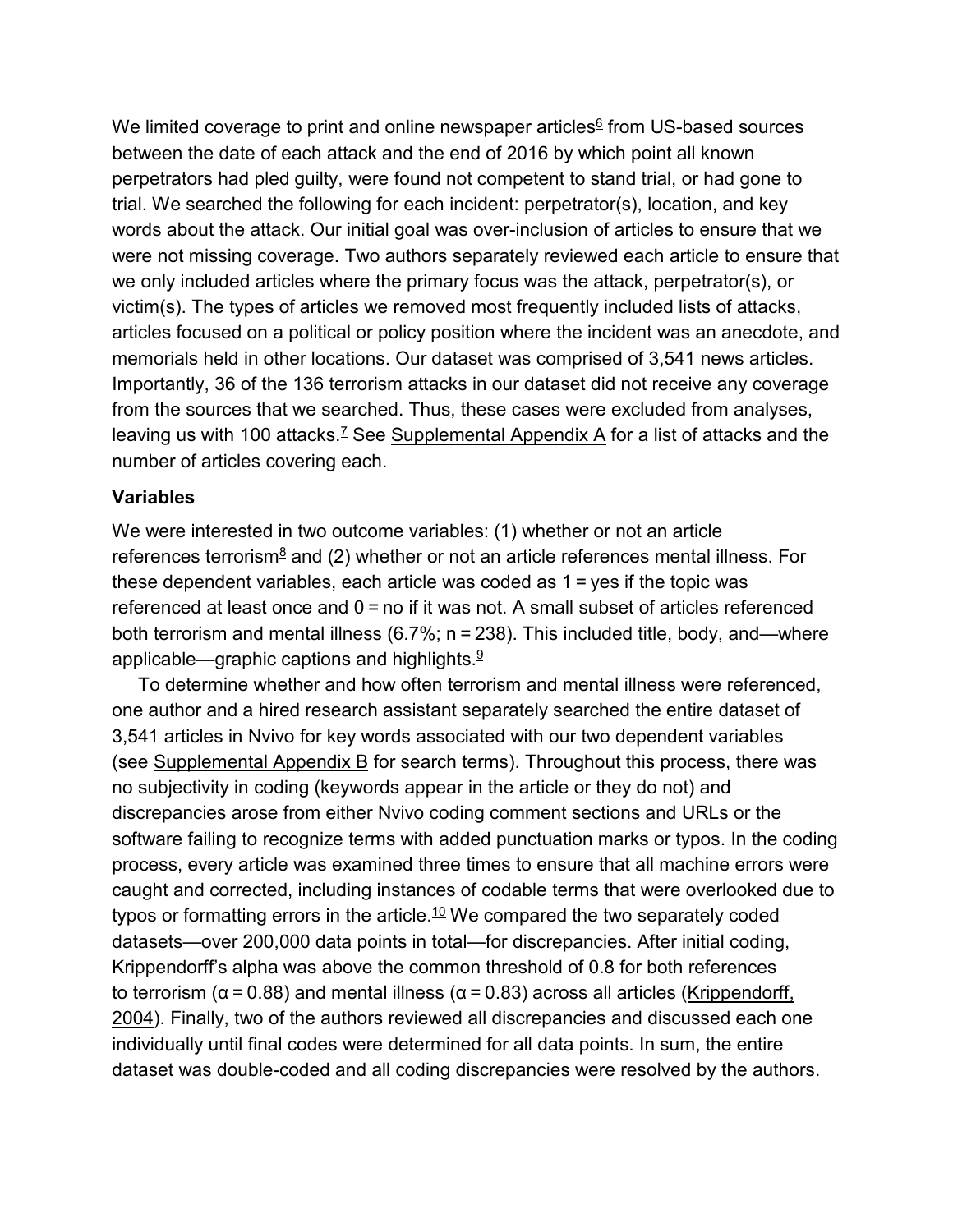Our key predictor variables focused on the perpetrator(s) and the number of casualties. The GTD codes the group responsible for the attack (if applicable), a list of the known perpetrators, and the number of fatalities. From this, we created a binary indicator for membership in a known group. Fatalities were measured as the total number of people—excluding perpetrator(s)—killed in the attack. Prior to coding the articles, two of the authors separately coded three binary perpetrator-level variables not included in the GTD: whether the perpetrator was White; whether the perpetrator was Muslim; and whether the perpetrator was mentally ill. If an attack had multiple perpetrators and at least one met the criteria, we coded these variables as 1. If the perpetrator was unknown, these variables were coded as 0. After initial coding, Krippendorff's alpha was above the common threshold of 0.8 for these three variables: perpetrator Muslim (α = 0.93); perpetrator White (α = 0.91); and perpetrator had a known mental illness<sup>11</sup> ( $\alpha$  = 0.90; [Krippendorff, 2004\)](https://journals.sagepub.com/reader/content/17d3fedb3b0/10.1177/0093650220971142/format/epub/EPUB/xhtml/index.xhtml#bibr32-0093650220971142).<sup>12</sup> For additional confidence in the accuracy of our incident-level coding, all inconsistencies were discussed and final coding was agreed upon prior to analyses.

We also tested our argument against several alternate explanations. Derived from the GTD's weapon type variable, we created a binary indicator for whether or not the attack involved a bomb, explosive, or dynamite. Since the GTD lists the names of known perpetrators, we created a binary indicator for attacks with multiple perpetrators. The individual person(s) who perpetrated each attack was unknown in 24.0% of the attacks in this dataset, which is common in terrorism [\(Kearns, 2019\)](https://journals.sagepub.com/reader/content/17d3fedb3b0/10.1177/0093650220971142/format/epub/EPUB/xhtml/index.xhtml#bibr29-0093650220971142). Consequently, we created a binary variable indicating whether the perpetrator was unknown. The GTD also includes a variable that identifies cases where there is doubt about whether the incident clearly meets all definitional criteria of terrorism. Our final two alternative explanations involved the target as either: 1) law enforcement or government; or, 2) a minority group. [Table 1](https://journals.sagepub.com/reader/content/17d3fedb3b0/10.1177/0093650220971142/format/epub/EPUB/xhtml/table1-0093650220971142.xhtml) contains descriptive statistics for each variable.

#### **Results**

Since the two key dependent variables are binary—whether or not the article references (1) terrorism or (2) mental health—we estimated a series of logistic regression models with standard errors clustered on the attack. To ease interpretation, we present odds ratios where ratios greater than one indicate a positive relationship and ratios less than one indicate a negative relationship[.13](https://journals.sagepub.com/reader/content/17d3fedb3b0/10.1177/0093650220971142/format/epub/EPUB/xhtml/index.xhtml#fn13-0093650220971142)

[Table 2](https://journals.sagepub.com/reader/content/17d3fedb3b0/10.1177/0093650220971142/format/epub/EPUB/xhtml/table2-0093650220971142.xhtml) contains the results of models examining whether an article references terrorism. Supporting H1a, articles are significantly more likely to reference terrorism when the perpetrator is Muslim (Model 1). When controlling for our other key predictor variables, the odds an article references terrorism are approximately five times greater if the perpetrator is Muslim (Model 2). Supporting H2a, we see approximately a two and a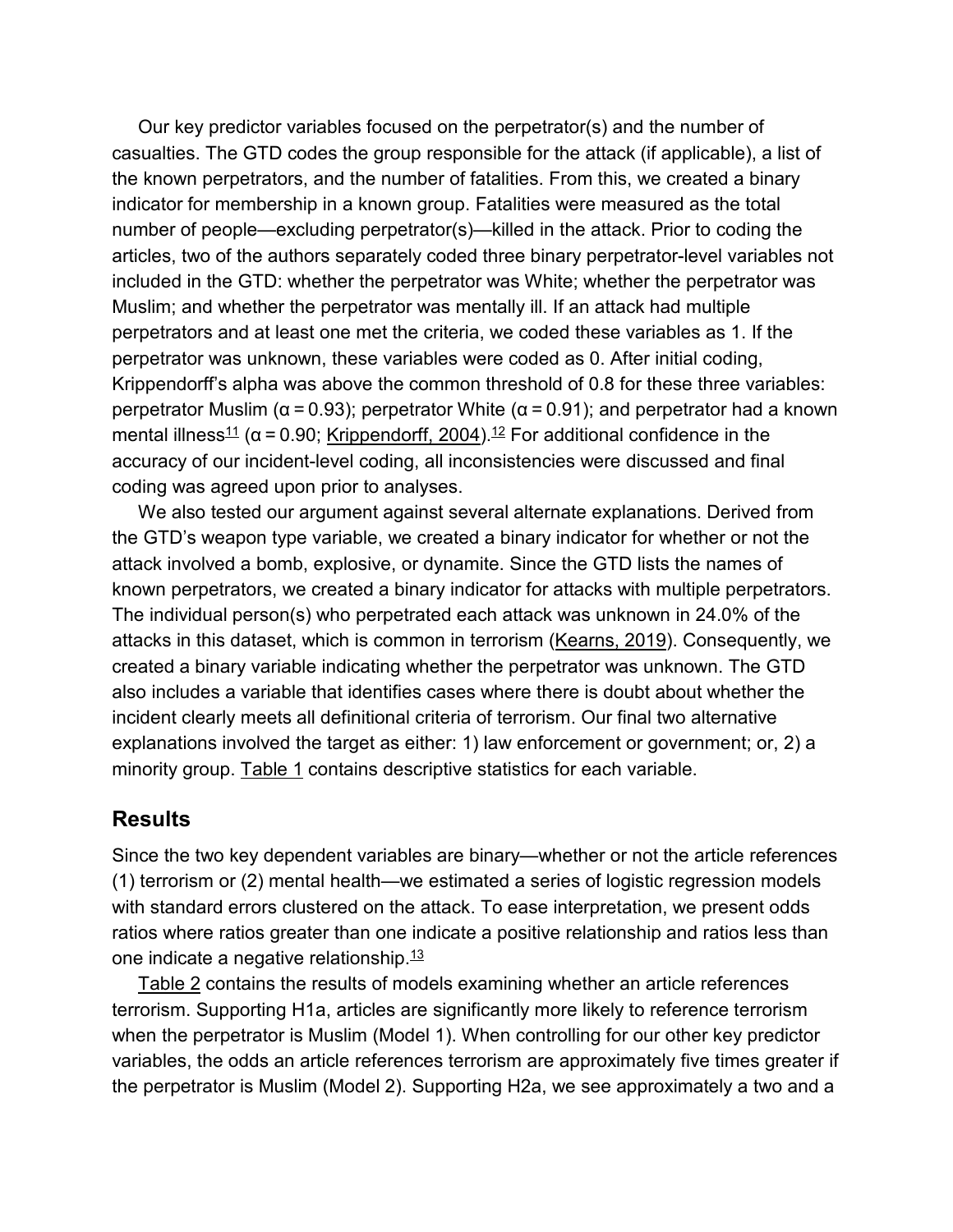quarter times increase in odds that an article references terrorism when the attack is perpetrated by a group. When we coded diagnosed mental illness strictly (Model 2), we did not see support for H3a. However, when we coded mental illness more loosely (Model 3), the odds that an article references terrorism decrease by approximately half. Contrary to H4, fatalities were not positively related to the odds of terrorism being referenced.

We suggested five alternative explanations for when media refer to an attack as terrorism. Models 4 and 5 in [Table 2](https://journals.sagepub.com/reader/content/17d3fedb3b0/10.1177/0093650220971142/format/epub/EPUB/xhtml/table2-0093650220971142.xhtml) tested the first four alternatives: the weapon was an explosive, there were multiple perpetrators, the target was a minority, and the target was law enforcement or government. None of these factors impacted the likelihood that an article references terrorism. Further, controlling for these factors did not change our main findings that articles about attacks perpetrated by Muslims and those connected to a group are more likely to reference terrorism. To test our final alternate explanation, we replicated our analyses from [Table 2](https://journals.sagepub.com/reader/content/17d3fedb3b0/10.1177/0093650220971142/format/epub/EPUB/xhtml/table2-0093650220971142.xhtml) but excluded articles about attacks that did not meet all inclusion criteria to be considered terrorism in the GTD. As shown in [Supplemental Appendix A \(Table A3\)](https://journals.sagepub.com/doi/suppl/10.1177/0093650220971142), our results held and the magnitude of each significant variable remained similar. In sum, the two largest drivers of whether or not an article referenced terrorism were: whether the perpetrator was Muslim and whether the perpetrator was part of a terrorist group.

We next examined when media will reference mental illness in coverage of an attack, as shown in [Table 3.](https://journals.sagepub.com/reader/content/17d3fedb3b0/10.1177/0093650220971142/format/epub/EPUB/xhtml/table3-0093650220971142.xhtml) Contrary to expectation in H1b, articles about attacks perpetrated by White people were not more likely to reference mental illness across all of our models. Supporting H2b, the odds that an article references mental illness decreased between 69% and 82% if the perpetrator(s) had a group affiliation (Models 7–14). Supporting H3b, the odds that an article references mental illness are between approximately one to two and a half times greater when the perpetrator actually had a diagnosed mental health issue at the time of reporting (Models 7–14).

We suggested four possible alternate explanations for when media would reference mental illness. Models 7 through 14 in [Table 3](https://journals.sagepub.com/reader/content/17d3fedb3b0/10.1177/0093650220971142/format/epub/EPUB/xhtml/table3-0093650220971142.xhtml) tested the first three of these alternatives: more fatalities, multiple perpetrators, and unknown perpetrators. When mental illness was coded strictly, the odds that an article references mental illness increased 7% per fatality. Across models, the odds that an article referenced mental illness decreased 62%–74% if the attack had multiple perpetrators. When the perpetrator(s) were unknown, the odds that an article references mental illness decrease 96%–98%. Across these models, our main findings remained significantly and substantively unchanged. To test our final alternative argument, we replicated the models from [Supplemental Table A4](https://journals.sagepub.com/doi/suppl/10.1177/0093650220971142) but only included cases which meet all inclusion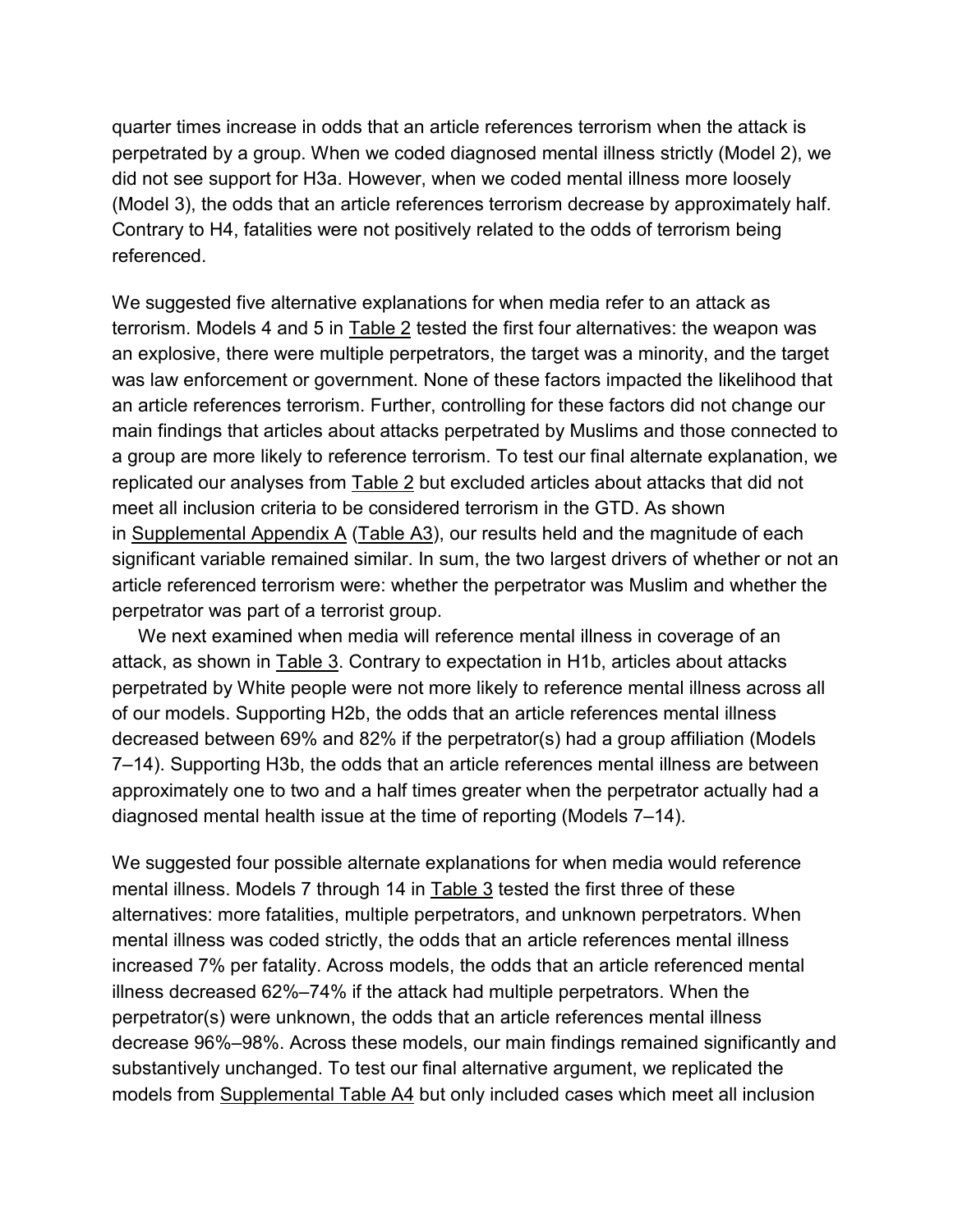criteria to be considered terrorism in the GTD. As shown in [Supplemental Appendix](https://journals.sagepub.com/doi/suppl/10.1177/0093650220971142)  [A \(Table A4\)](https://journals.sagepub.com/doi/suppl/10.1177/0093650220971142), our findings were robust and remain substantively unchanged.

#### **Discussion**

The motivation for this study was to systematically examine when terrorism is referenced and when mental illness is referenced in media coverage of terror attacks, and whether there is variation on the basis of perpetrator identity. Prior research on media coverage of terrorism has either systematically focused on the amount of coverage that attacks receive [\(Kearns et al., 2019b;](https://journals.sagepub.com/reader/content/17d3fedb3b0/10.1177/0093650220971142/format/epub/EPUB/xhtml/index.xhtml#bibr31-0093650220971142) [Mitnik et al., 2020\)](https://journals.sagepub.com/reader/content/17d3fedb3b0/10.1177/0093650220971142/format/epub/EPUB/xhtml/index.xhtml#bibr38-0093650220971142) or examined differences in how media frame a small subsets of attacks [\(Arva et al., 2017;](https://journals.sagepub.com/reader/content/17d3fedb3b0/10.1177/0093650220971142/format/epub/EPUB/xhtml/index.xhtml#bibr4-0093650220971142) [Gade et](https://journals.sagepub.com/reader/content/17d3fedb3b0/10.1177/0093650220971142/format/epub/EPUB/xhtml/index.xhtml#bibr21-0093650220971142)  [al., 2018;](https://journals.sagepub.com/reader/content/17d3fedb3b0/10.1177/0093650220971142/format/epub/EPUB/xhtml/index.xhtml#bibr21-0093650220971142) [Mitnik et al., 2020;](https://journals.sagepub.com/reader/content/17d3fedb3b0/10.1177/0093650220971142/format/epub/EPUB/xhtml/index.xhtml#bibr38-0093650220971142) [Powell, 2011\)](https://journals.sagepub.com/reader/content/17d3fedb3b0/10.1177/0093650220971142/format/epub/EPUB/xhtml/index.xhtml#bibr45-0093650220971142). To our knowledge, this is the first paper to examine how media frame all terrorist attacks in a country during a set time period. By conducting a systematic examination of content on this scale, we are confident that our results accurately depict variance (or not) in how media frame attacks on the bases of perpetrator identity and other factors.

Descriptive statistics showed that less than 40% of the articles in our sample referenced terrorism, despite all attacks being included in the GTD. In contrast, the percentage of stories that referenced mental illness is roughly proportional to the percentage of perpetrators with a known history of mental illness. Because there is no one definition of terrorism, journalists may be discouraged from referencing it, whereas the presence of a mental health diagnosis makes referencing the perpetrator's mental health more defensible. Yet, that still would not explain differences that emerge in coverage along demographic lines. Many publicly speculate that media is more likely to call Muslims terrorists and White people mentally ill, but we only found support for the former.

Coverage of attacks perpetrated by Muslims were dramatically more likely to reference terrorism, which may reflect dominant values and power structures whereby media focus more on threatening characteristics of an out-group in society (Greenaway & Cruwys, 2019). Results from our systematic examination of all terrorist attacks in the US from 2006 to 2015 confirmed the results of studies using smaller subsets of terrorist violence [\(Arva et al., 2017;](https://journals.sagepub.com/reader/content/17d3fedb3b0/10.1177/0093650220971142/format/epub/EPUB/xhtml/index.xhtml#bibr4-0093650220971142) [Gade et al., 2018;](https://journals.sagepub.com/reader/content/17d3fedb3b0/10.1177/0093650220971142/format/epub/EPUB/xhtml/index.xhtml#bibr21-0093650220971142) [Mitnik, et al. 2020;](https://journals.sagepub.com/reader/content/17d3fedb3b0/10.1177/0093650220971142/format/epub/EPUB/xhtml/index.xhtml#bibr38-0093650220971142) [Powell, 2011\)](https://journals.sagepub.com/reader/content/17d3fedb3b0/10.1177/0093650220971142/format/epub/EPUB/xhtml/index.xhtml#bibr45-0093650220971142). This finding is also consistent with prior work showing that Muslim-perpetrated attacks receive more news coverage [\(Dixon & Williams, 2015;](https://journals.sagepub.com/reader/content/17d3fedb3b0/10.1177/0093650220971142/format/epub/EPUB/xhtml/index.xhtml#bibr16-0093650220971142) [Kearns et al., 2019b;](https://journals.sagepub.com/reader/content/17d3fedb3b0/10.1177/0093650220971142/format/epub/EPUB/xhtml/index.xhtml#bibr31-0093650220971142) [Mitnik et](https://journals.sagepub.com/reader/content/17d3fedb3b0/10.1177/0093650220971142/format/epub/EPUB/xhtml/index.xhtml#bibr38-0093650220971142)  [al., 2020\)](https://journals.sagepub.com/reader/content/17d3fedb3b0/10.1177/0093650220971142/format/epub/EPUB/xhtml/index.xhtml#bibr38-0093650220971142) and that entertainment media tend to depict Muslims and Arabs as terrorists or villains [\(Shaheen, 2014\)](https://journals.sagepub.com/reader/content/17d3fedb3b0/10.1177/0093650220971142/format/epub/EPUB/xhtml/index.xhtml#bibr50-0093650220971142). Together, these findings may help explain why people are more likely to call an attack terrorism if the perpetrator is Muslim or Arab (D'Orazio & [Salehyan, 2018;](https://journals.sagepub.com/reader/content/17d3fedb3b0/10.1177/0093650220971142/format/epub/EPUB/xhtml/index.xhtml#bibr13-0093650220971142) [Huff & Kertzer, 2018;](https://journals.sagepub.com/reader/content/17d3fedb3b0/10.1177/0093650220971142/format/epub/EPUB/xhtml/index.xhtml#bibr27-0093650220971142) [West & Lloyd, 2017\)](https://journals.sagepub.com/reader/content/17d3fedb3b0/10.1177/0093650220971142/format/epub/EPUB/xhtml/index.xhtml#bibr59-0093650220971142). The association between terrorism and Muslims in news media can help explain the implicit associations that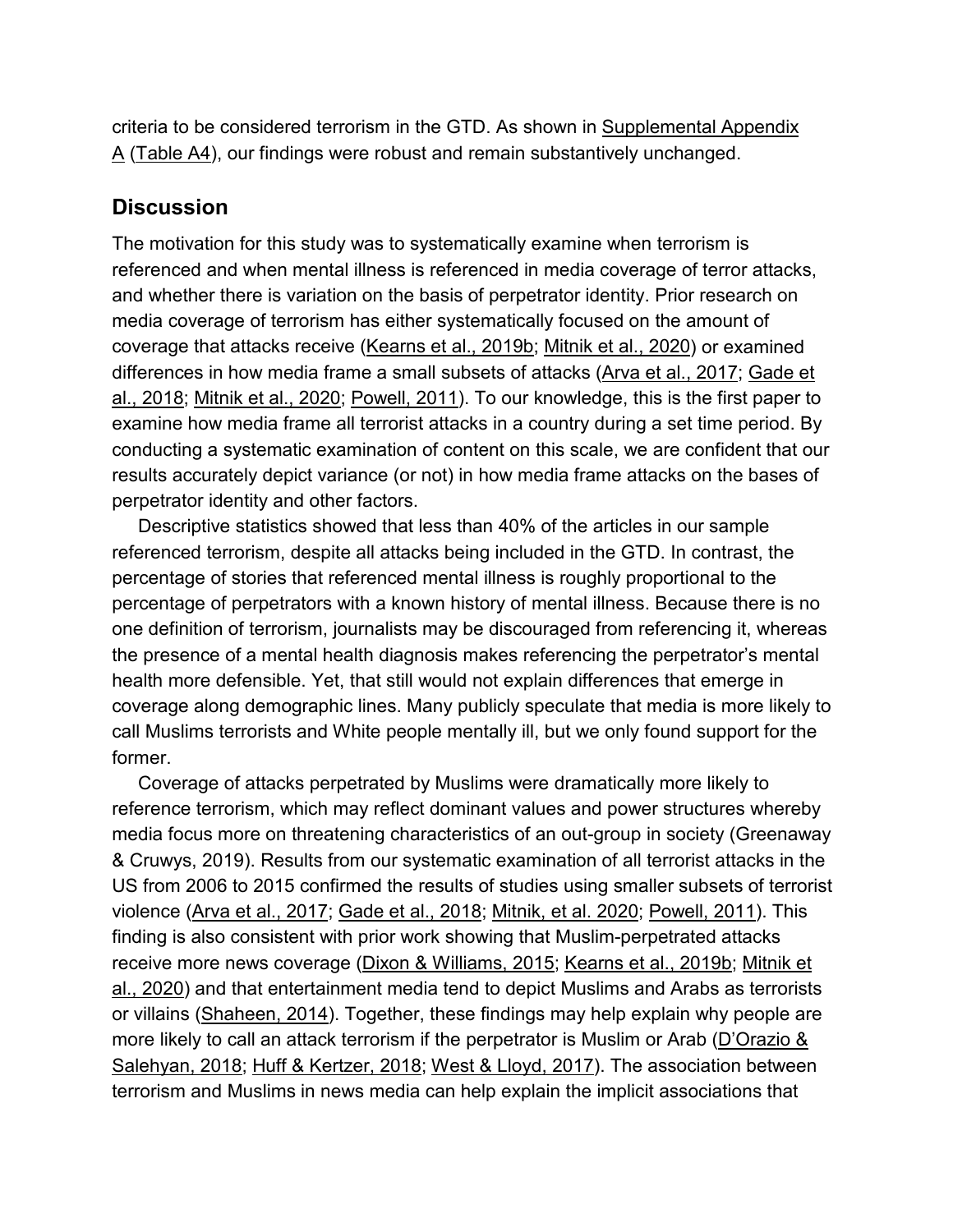many in the public have between the two [\(Saleem & Anderson, 2013\)](https://journals.sagepub.com/reader/content/17d3fedb3b0/10.1177/0093650220971142/format/epub/EPUB/xhtml/index.xhtml#bibr47-0093650220971142). Articles covering attacks by individuals affiliated with or inspired by a known group that uses terrorism were also more likely to reference terrorism. This result is consistent with the previous finding that members of the public are more likely to label an attack to be terrorism when the perpetrators are part of an organization [\(Huff & Kertzer, 2018\)](https://journals.sagepub.com/reader/content/17d3fedb3b0/10.1177/0093650220971142/format/epub/EPUB/xhtml/index.xhtml#bibr27-0093650220971142).

We found partial support for the expectation that media would be less likely to reference terrorism if the perpetrator had a known mental health issue. Whether the perpetrator had a confirmed mental health issue was unrelated to whether coverage referenced terrorism. When the mental health status of a perpetrator was known, it may have been the case that it neither bolstered nor detracted from the attack being discussed as terrorism. Yet, articles were less likely to reference terrorism when the perpetrator had a confirmed or suspected mental health issue. We posit that, as long as the question of the perpetrator's mental health is in play, there may be a reluctance to frame an act as terrorism. The discrepancy in findings here is interesting, in that less, rather than more, certainty about the perpetrator's mental health decreased the likelihood of refencing terrorism.

Finally, while casualties have a positive relationship with both the amount of coverage that attacks receive [\(Chermak & Gruenewald, 2006;](https://journals.sagepub.com/reader/content/17d3fedb3b0/10.1177/0093650220971142/format/epub/EPUB/xhtml/index.xhtml#bibr11-0093650220971142) [Kearns et al.,](https://journals.sagepub.com/reader/content/17d3fedb3b0/10.1177/0093650220971142/format/epub/EPUB/xhtml/index.xhtml#bibr31-0093650220971142)  [2019b;](https://journals.sagepub.com/reader/content/17d3fedb3b0/10.1177/0093650220971142/format/epub/EPUB/xhtml/index.xhtml#bibr31-0093650220971142) [Mitnik et al., 2020\)](https://journals.sagepub.com/reader/content/17d3fedb3b0/10.1177/0093650220971142/format/epub/EPUB/xhtml/index.xhtml#bibr38-0093650220971142) and the likelihood that members of the public will call an attack terrorism [\(Huff & Kertzer, 2018\)](https://journals.sagepub.com/reader/content/17d3fedb3b0/10.1177/0093650220971142/format/epub/EPUB/xhtml/index.xhtml#bibr27-0093650220971142), it had no impact on whether coverage referenced terrorism. While this is a bit surprising, terrorism does not require that anyone be harmed (GTD, 2018). If media are willing to reference terrorism when discussing attacks with no or few fatalities, this can help bring public perception of terrorism more in line with reality. This may decrease fear of terrorism, as people often vastly overestimate the lethality of terror attack in the US [\(Kearns et al., 2019a\)](https://journals.sagepub.com/reader/content/17d3fedb3b0/10.1177/0093650220971142/format/epub/EPUB/xhtml/index.xhtml#bibr30-0093650220971142), and thus undercut terrorism's effectiveness.

Across all models, the alternate explanations regarding whether coverage of an attack references terrorism were not supported and our main findings remained unchanged. While the public is more likely to call an attack terrorism if it involves a bomb or multiple perpetrators [\(Huff & Kertzer, 2018\)](https://journals.sagepub.com/reader/content/17d3fedb3b0/10.1177/0093650220971142/format/epub/EPUB/xhtml/index.xhtml#bibr27-0093650220971142), neither factor influenced whether coverage references terrorism. The target also did not influence whether coverage of an attack references terrorism. Our results held across both all cases and only cases that meet all inclusion criteria to be considered terrorism by the GTD.

Turning to factors that influence whether media reference mental illness, we found no evidence that media are more likely to reference mental illness when the perpetrator is White. This finding runs counter to public speculation and experimental findings (Noor [et al., 2018\)](https://journals.sagepub.com/reader/content/17d3fedb3b0/10.1177/0093650220971142/format/epub/EPUB/xhtml/index.xhtml#bibr42-0093650220971142), but was robust across all of our models. We posit that, in the relative absence of references to terrorism, references to mental illness may simply be more memorable to the reader. References to mental illness may also be more consistent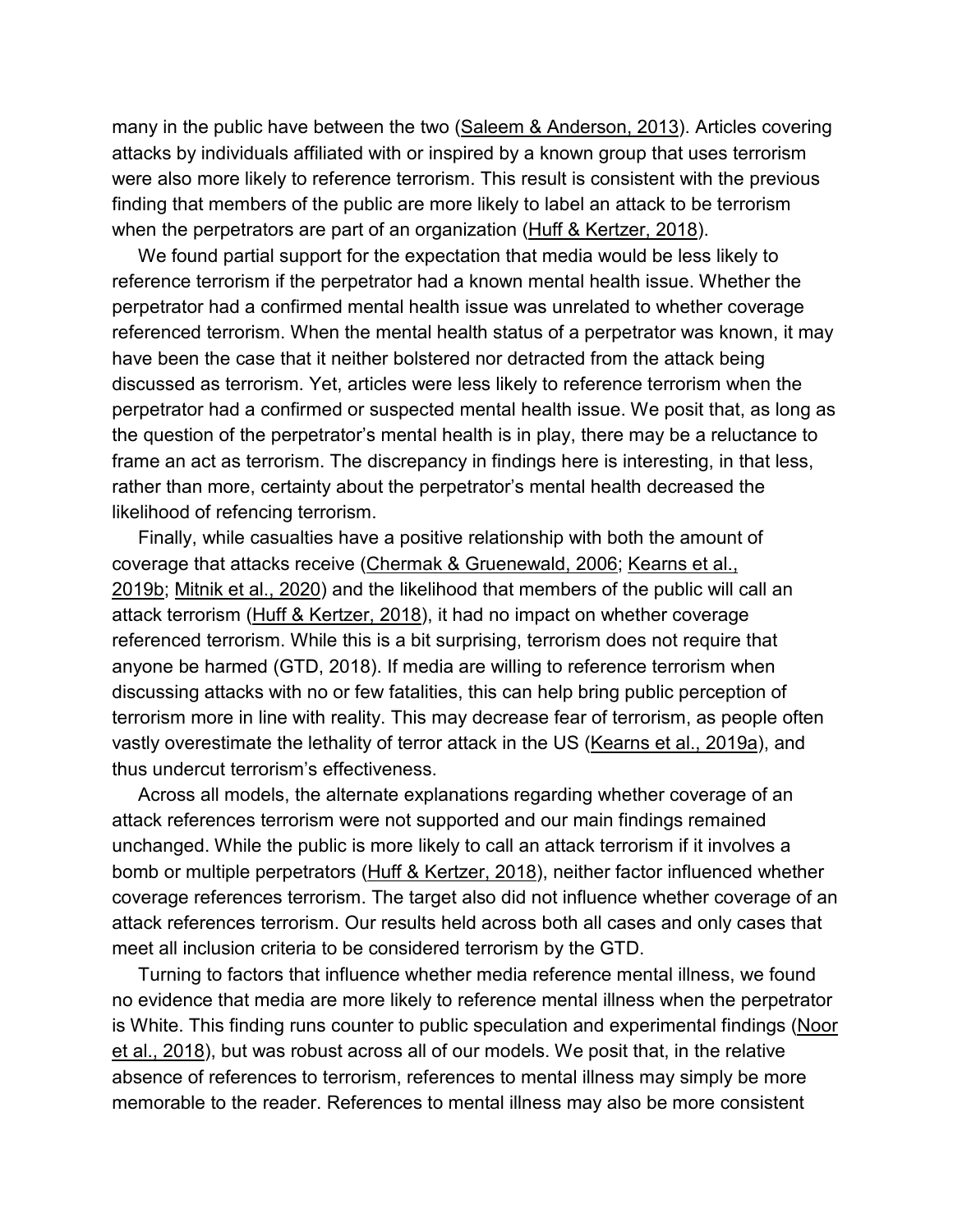with expectations about violent individuals. Empirical testing is needed before this assertion can be presented defensibly, however. While perpetrator race did not impact media references to mental illness, media coverage was more likely to reference mental illness if the perpetrator had a known or suspected mental health issue. There were no differences in known or suspected mental illness between White and non-White or Muslim and non-Muslim perpetrators. Attacks with multiple perpetrators or in association with a known group signal greater planning and preparation, which can explain why coverage of these attacks was less likely to reference mental illness. In the broader terrorism and violence literatures, people with mental illness are perceived to not be "good team players" [\(Corner & Gill, 2015\)](https://journals.sagepub.com/reader/content/17d3fedb3b0/10.1177/0093650220971142/format/epub/EPUB/xhtml/index.xhtml#bibr12-0093650220971142). Attacks with unknown perpetrators were far less likely to reference mental illness, probably due to a lack of information. There is some evidence that coverage is more likely to reference mental illness as the number of fatalities increases, which—while inaccurate—may be an attempt to make sense of violence by assuming that someone would have to have a mental illness to kill others. Once again, our results held across coverage of all attacks and just those that clearly met all inclusion criteria for the GTD.

In sum, our results show the strength of our main findings: Coverage of Muslimperpetrated attacks was more likely to reference terrorism, while there was no difference in references to mental illness between attacks perpetrated by White people compared to people of color. These results are robust against a number of alternate explanations. This strengthened our confidence in the findings that Muslim perpetrators are more likely to be associated with terrorism while there are no differences in references to mental illness between White and non-White terrorists.

#### **Conclusion**

#### **Limitations and Future Directions**

Our results clearly show that incident- and perpetrator-level factors of a terrorist attack influence whether media coverage references terrorism or mental illness. Media coverage of terrorism influences how the public understands violence and its perpetrators, as well as which policies the public will support to address the problem. Though our findings are robust against a number of alternatives, they still have limitations. We limited our study to textual analysis of U.S.-based print media coverage of U.S. terrorist attacks in a 10-year period. While there are both practical and methodological reasons for this, it is unclear if our findings apply across other contexts or whether the inclusion of image and photo analysis might yield different or more nuanced results. Specifically, broadcast news has time constraints and tends to sensationalize stories [\(Dixon & Williams, 2015\)](https://journals.sagepub.com/reader/content/17d3fedb3b0/10.1177/0093650220971142/format/epub/EPUB/xhtml/index.xhtml#bibr16-0093650220971142) which may amplify disparities in coverage. Doing a similar analysis on broadcast news is one potential avenue for future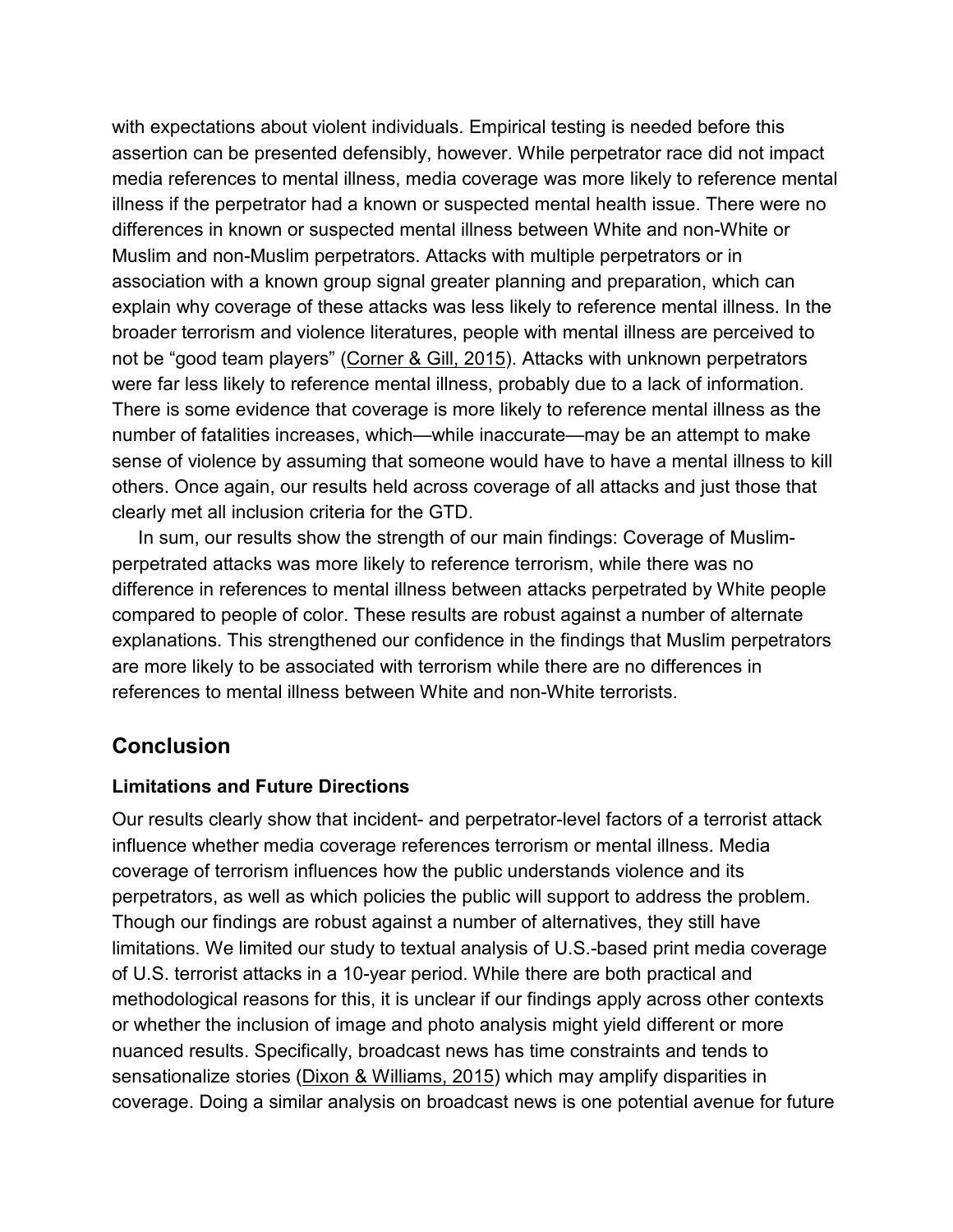research. Systematically examining imagery used in media coverage of terrorism is another potential direction for scholarship in this area.

Relatedly, most work on media coverage of terrorism focuses on the U.S. so results may not translate cross-nationally. Exploring terrorist attacks and media coverage outside of the U.S. is another possibility for future research. Longitudinally examining how media frame terrorism pre- and post-9/11 may also yield interesting findings. An expanded dataset may also allow for examination of the interaction between identities, which was not possible here since only one attack had a White, Muslim perpetrator. Finally, lack of a public archive for websites like [FoxNews.com](http://foxnews.com/) and HuffingtonPost.com precluded us from examining differences in how media frame violence more comprehensively across the political spectrum. Future work could examine differences here over a shorter time period, where data availability is not an issue.

There were also methodological limitations, the largest being that we necessarily have to rely on publicly available information about perpetrators. There is unconfirmed speculation about a history of mental illness for some perpetrators, and for others there may be mental health issues that are currently unknown or unaddressed. Again, it is important to reiterate that we did not see differences in the prevalence of known or suspect mental health issues between either White and non-White or Muslim and non-Muslim perpetrators. Additionally, while white supremacists have perpetrated much of the terrorism in the U.S. in recent years, the U.S. government has been reticent to label these attacks as terrorism, which may in turn influence how media report on them. Investigating this is beyond the scope of the current project. Lastly, our approach here was to examine whether each article references terrorism or mental illness. This leaves room for further, more in-depth qualitative and linguistic analyses of other ways that news articles may differentially frame or depict terrorism. Focusing on mental illness as a key driver of some attacks can downplay or discount the relative importance of other aspects of the attack, such as access to firearms. One potential function of framing some acts of violence as terrorism and attributing others to mental illness is that this may provide a buffer between the perpetrator and their religious, ethnic, or racial groups while explaining their violence away. While an in-depth analysis of this nature was beyond the scope of the current data and project, we recognize that it presents an important point of consideration for future study.

#### **Policy Implications**

The attacks under examination in this study were all classified as terrorism by experts using rigorous coding criteria, and thus should be discussed as terrorism by media. We see, however, that this is often not the case. While only 16% of the attacks had a Muslim perpetrator, 77% of the articles that reference terrorism were about these incidents. In contrast, references to mental illness were more proportional and linked to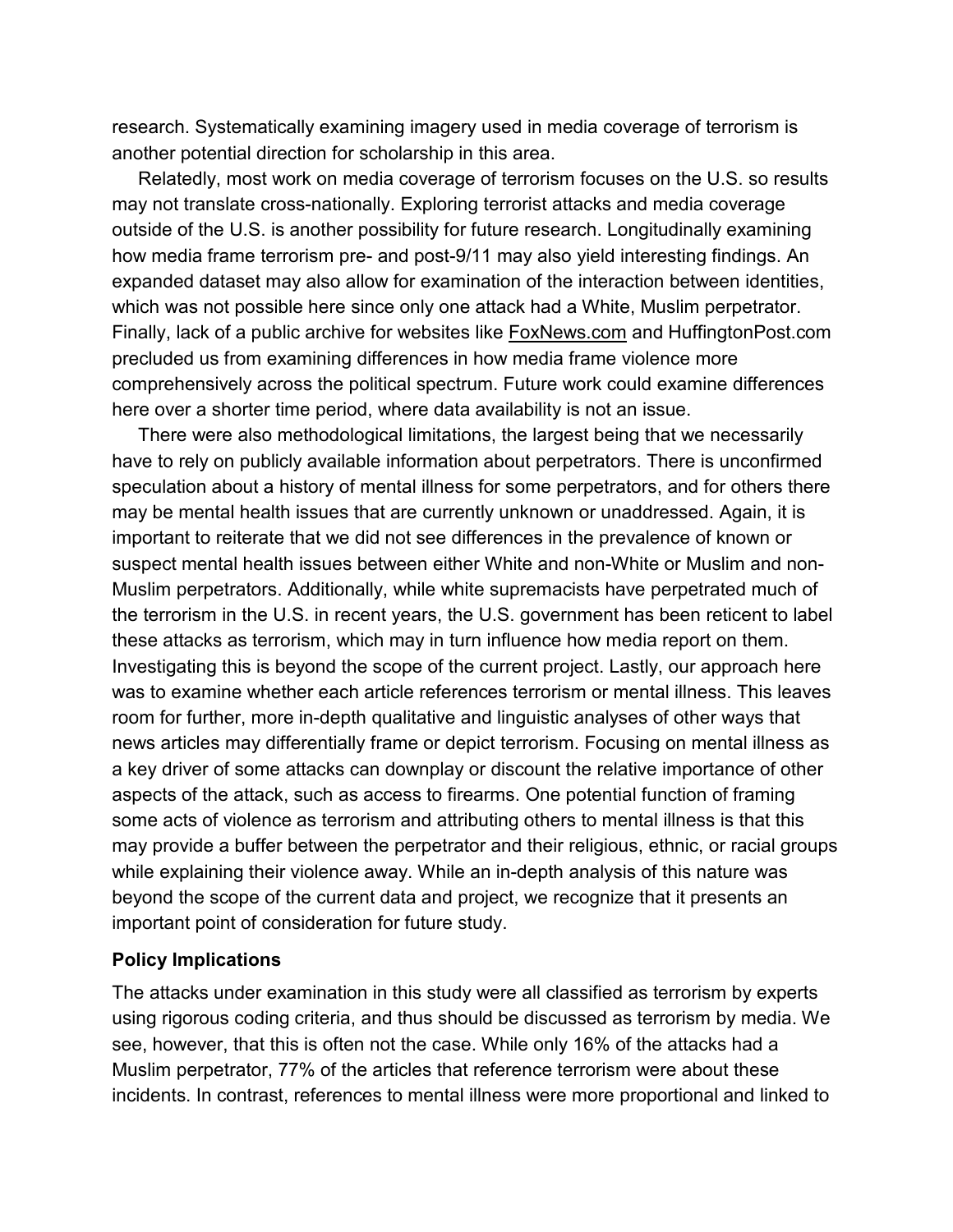the mental health of the perpetrator rather than the perpetrator's race. Media framing and coverage influences how the public perceives issues [\(McCombs, 2014;](https://journals.sagepub.com/reader/content/17d3fedb3b0/10.1177/0093650220971142/format/epub/EPUB/xhtml/index.xhtml#bibr36-0093650220971142) [Scheuefele](https://journals.sagepub.com/reader/content/17d3fedb3b0/10.1177/0093650220971142/format/epub/EPUB/xhtml/index.xhtml#bibr48-0093650220971142)  [& Tewksbury, 2007;](https://journals.sagepub.com/reader/content/17d3fedb3b0/10.1177/0093650220971142/format/epub/EPUB/xhtml/index.xhtml#bibr48-0093650220971142) [Tversky & Kahneman, 1981\)](https://journals.sagepub.com/reader/content/17d3fedb3b0/10.1177/0093650220971142/format/epub/EPUB/xhtml/index.xhtml#bibr55-0093650220971142). By differentially framing attacks by Muslims as terrorism, news media perpetuate misconceptions of terrorism and terrorist threats, which are reflected in public opinion (D'Orazio [& Salehyan, 2018;](https://journals.sagepub.com/reader/content/17d3fedb3b0/10.1177/0093650220971142/format/epub/EPUB/xhtml/index.xhtml#bibr13-0093650220971142) [Huff &](https://journals.sagepub.com/reader/content/17d3fedb3b0/10.1177/0093650220971142/format/epub/EPUB/xhtml/index.xhtml#bibr27-0093650220971142)  [Kertzer, 2018;](https://journals.sagepub.com/reader/content/17d3fedb3b0/10.1177/0093650220971142/format/epub/EPUB/xhtml/index.xhtml#bibr27-0093650220971142) [Saleem & Anderson, 2013\)](https://journals.sagepub.com/reader/content/17d3fedb3b0/10.1177/0093650220971142/format/epub/EPUB/xhtml/index.xhtml#bibr47-0093650220971142) and can influence policy preferences (Beale [et al., 2019;](https://journals.sagepub.com/reader/content/17d3fedb3b0/10.1177/0093650220971142/format/epub/EPUB/xhtml/index.xhtml#bibr6-0093650220971142) [Matthes et al., 2019\)](https://journals.sagepub.com/reader/content/17d3fedb3b0/10.1177/0093650220971142/format/epub/EPUB/xhtml/index.xhtml#bibr35-0093650220971142).

The US public's fear of terrorism is largely misplaced and seems to be based more in media depictions than reality. Prior research shows that Muslim-perpetrated attacks receive more media coverage [\(Dixon & Williams, 2015;](https://journals.sagepub.com/reader/content/17d3fedb3b0/10.1177/0093650220971142/format/epub/EPUB/xhtml/index.xhtml#bibr16-0093650220971142) [Kearns et al., 2019b;](https://journals.sagepub.com/reader/content/17d3fedb3b0/10.1177/0093650220971142/format/epub/EPUB/xhtml/index.xhtml#bibr31-0093650220971142) [Mitnik et](https://journals.sagepub.com/reader/content/17d3fedb3b0/10.1177/0093650220971142/format/epub/EPUB/xhtml/index.xhtml#bibr38-0093650220971142)  [al., 2020\)](https://journals.sagepub.com/reader/content/17d3fedb3b0/10.1177/0093650220971142/format/epub/EPUB/xhtml/index.xhtml#bibr38-0093650220971142) and the present study finds that this coverage is also more likely to reference terrorism. Results indicate that news media present an incomplete narrative of the landscape of terror attacks. Misperceptions like these promote prejudice and reduce the likelihood that security threats will be appropriately addressed.

## **Acknowledgments**

We would like to thank Lindsey DeWick, Val Durojaiye, David Revzin, Paris Stroud, Zenaida Torres, and Tamilore Toyin-Adelaja from the Honors College at Georgia State University for their invaluable research assistance. David Revzin was particularly integral in his diligent coding. We are grateful to Erin Miller for providing additional information on the GTD's coding process and to Jane Daquin and Brian G. Stults who provided helpful comments on this manuscript in various forms.

## **Declaration of Conflicting Interests**

The author(s) declared no potential conflicts of interest with respect to the research, authorship, and/or publication of this article.

## **Funding**

The author(s) received no financial support for the research, authorship, and/or publication of this article.

## **ORCID iD**

Erin M. Kearns <https://orcid.org/0000-0002-7895-9129>

### **Supplemental Material**

Supplemental material for this article is available online.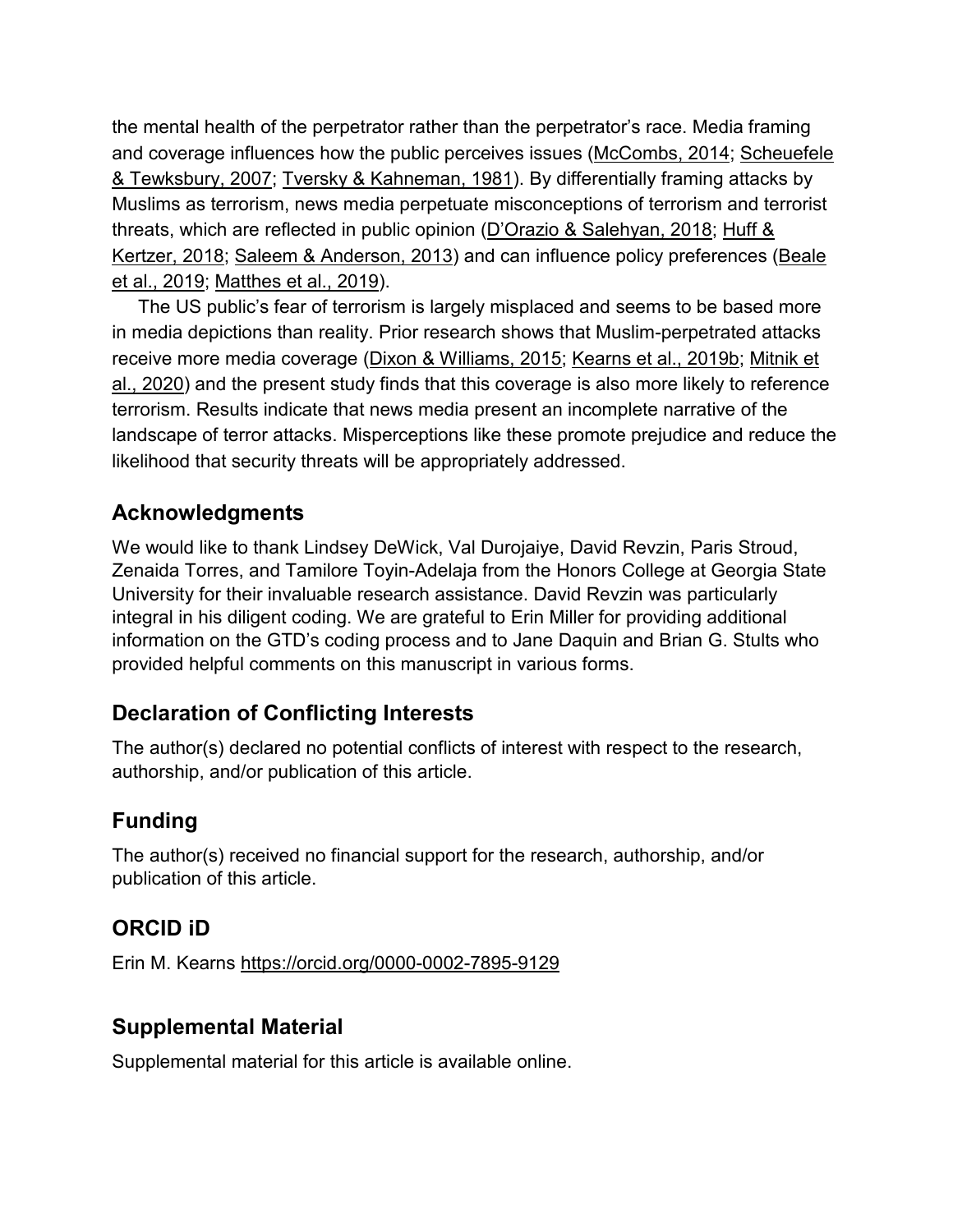## **Notes**

#### **Author Contributions**

AEB led the data coding and cleaning efforts, developed our theory, wrote introduction, and contributed to the literature review and discussion. EMK oversaw data collection, assisted with cleaning and coding, conducted the analyses, and wrote the methodology, results, discussion, and conclusion. AFL framed the idea for the project and wrote the literature review and contributed to the introduction and discussion.

#### **Data Availability**

Data will be posted to Harvard's Dataverse upon acceptance of the paper.

1.

We use the term reference rather than label to more accurately capture the ways in which media cover attacks. Whereas label implies a direct statement that the incident is terrorism or the perpetrator is a terrorist, reference accounts for scenarios like coverage of Wade Michael Page's attack on a Sikh temple in which the following is said about him (and other far-right extremists): "They claim a moral high ground that is anything but moral in justifying the murder of the innocent. They see terrorism as a heroic act necessary to awaken a fallen society." While neither Page nor the attack are directly called a terrorist or terrorism, the quote clearly suggests that it was terrorism. 2.

Further detail on the GTD and coding independence can be found on the [START](https://journals.sagepub.com/reader/content/17d3fedb3b0/10.1177/0093650220971142/format/epub/EPUB/xhtml/index.xhtml#bibr41-0093650220971142)  [\(2020\)](https://journals.sagepub.com/reader/content/17d3fedb3b0/10.1177/0093650220971142/format/epub/EPUB/xhtml/index.xhtml#bibr41-0093650220971142) website. Inclusion decisions are "based on the totality of information about the attack reported in a variety of media sources . . . Specifically, GTD researchers look primarily at information about the perpetrator (GTD Codebook p. 43). . .the target/victim (GTD Codebook p. 32). . .and where relevant, information about the tactics/weapons used that might inform whether the inclusion criteria are satisfied (GTD Codebook p .23)" (E. Miller, personal communication, July 28, 2020). Coding decisions are made by a team of extensively trained researchers "based on information about the attack reported in a variety of media sources. . . If there is conflicting or unclear information about whether the inclusion criteria are satisfied, trained GTD researchers assess the available information and make a determination on whether it is appropriate to include the case in the database, but mark it as 'doubt terrorism proper' to document the uncertainty (GTD Codebook p. 11)" (E. Miller, personal communication, July 28, 2020). Attacks without information about motive are not included in the GTD. When there is unclear or conflicting information about motive, the attack maybe included by marked as "doubt terrorism proper." Information about the motive "must be explicit and is based on a preponderance of evidence, but the GTD researchers do not require an official designation or use a legal threshold of 'beyond a reasonable doubt'" (E. Miller, personal communication, July 28, 2020). Coding Notes from the 2017 Las Vegas shooting detail how the GTD works through the coding process for challenging cases [\(Miller, 2018\)](https://journals.sagepub.com/reader/content/17d3fedb3b0/10.1177/0093650220971142/format/epub/EPUB/xhtml/index.xhtml#bibr37-0093650220971142). 3.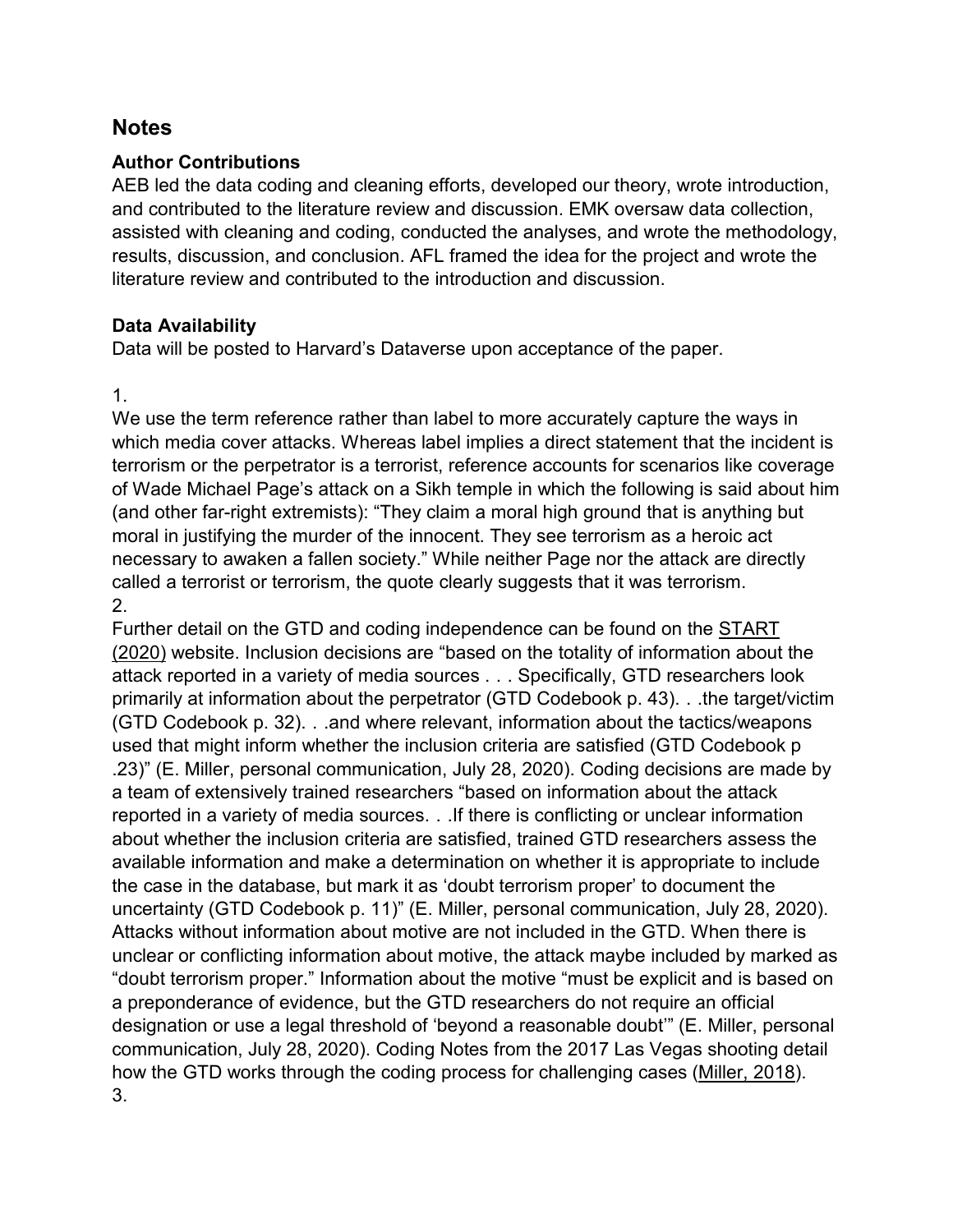Testing whether the media is primarily the shaper v. the reflector of public sentiment is beyond the scope of the current research. However, literature suggests both can be true, and that people are more likely to seek out media that corresponds with and reinforces their existing views across a range of topics (e.g., Moeller & de Vreese, [2019\)](https://journals.sagepub.com/reader/content/17d3fedb3b0/10.1177/0093650220971142/format/epub/EPUB/xhtml/index.xhtml#bibr39-0093650220971142).

4.

2015 was the most recent year for which data were available when we collected our data. 2006 was the first year where the majority of Americans used the Internet to get their news [\(Caumont, 2013\)](https://journals.sagepub.com/reader/content/17d3fedb3b0/10.1177/0093650220971142/format/epub/EPUB/xhtml/index.xhtml#bibr10-0093650220971142). The news sources in our dataset come from both print and online articles. Accordingly, we started our analyses in 2006. In years prior to 2005, we should see fewer news articles overall since print was more common and is subject to space constraints that online media is not.

5.

While we appreciate the importance of images in coverage [\(Barry, 1997;](https://journals.sagepub.com/reader/content/17d3fedb3b0/10.1177/0093650220971142/format/epub/EPUB/xhtml/index.xhtml#bibr5-0093650220971142) [Tsang, 1984\)](https://journals.sagepub.com/reader/content/17d3fedb3b0/10.1177/0093650220971142/format/epub/EPUB/xhtml/index.xhtml#bibr54-0093650220971142), an analysis of the pictures included in media coverage is beyond the scope of the current project. Our sample was not collected with visual analysis in mind and this level of analysis would not be supported by the current sample of articles. Some of the articles in our sample were PDFs with images while most were documents of text only from LexisNexis. Video captions were not coded for the same reasons we refrained from coding images. Text within captions for images was coded because image captions were present in both PDFs and LexisNexis documents, though these represent a tiny fraction of the coded text.

6.

Systematically studying broadcast news is beyond the scope of this project. Broadcast media has a fixed amount of airtime, so we expect that even more of these attacks would not receive any coverage. In this study, 26.5% of attacks are not covered. We expect that focusing on broadcast media would bias results in favor of more sensational events.

7.

As others note in examining media's role in setting public discourse, the amount of media coverage given to terrorist attacks suggest over-coverage of some attacks as a function of perpetrator identity (Muslim or minorities) and other factors [\(Chermak &](https://journals.sagepub.com/reader/content/17d3fedb3b0/10.1177/0093650220971142/format/epub/EPUB/xhtml/index.xhtml#bibr11-0093650220971142)  [Gruenewald, 2006;](https://journals.sagepub.com/reader/content/17d3fedb3b0/10.1177/0093650220971142/format/epub/EPUB/xhtml/index.xhtml#bibr11-0093650220971142) Kearns et al., 2019; [Mitnik et al., 2020\)](https://journals.sagepub.com/reader/content/17d3fedb3b0/10.1177/0093650220971142/format/epub/EPUB/xhtml/index.xhtml#bibr38-0093650220971142).

8.

At the coding level, we differentiated between "terrorism"—referring to acts—and "terrorist"—referring to perpetrator(s). For analyses of media framing of the attack, we combined these categories. As noted in [Supplemental Appendix B,](https://journals.sagepub.com/doi/suppl/10.1177/0093650220971142) we exclude references that state that it was not terrorism or that the perpetrator was not a terrorist (or mentally ill).

9.

Articles covering jihadi attacks are substantially longer, on average, than articles covering other terrorist attacks (Mitnick et al., 2020). As a robustness check, we created proportion variables were the number of references to terrorism and to mental illness in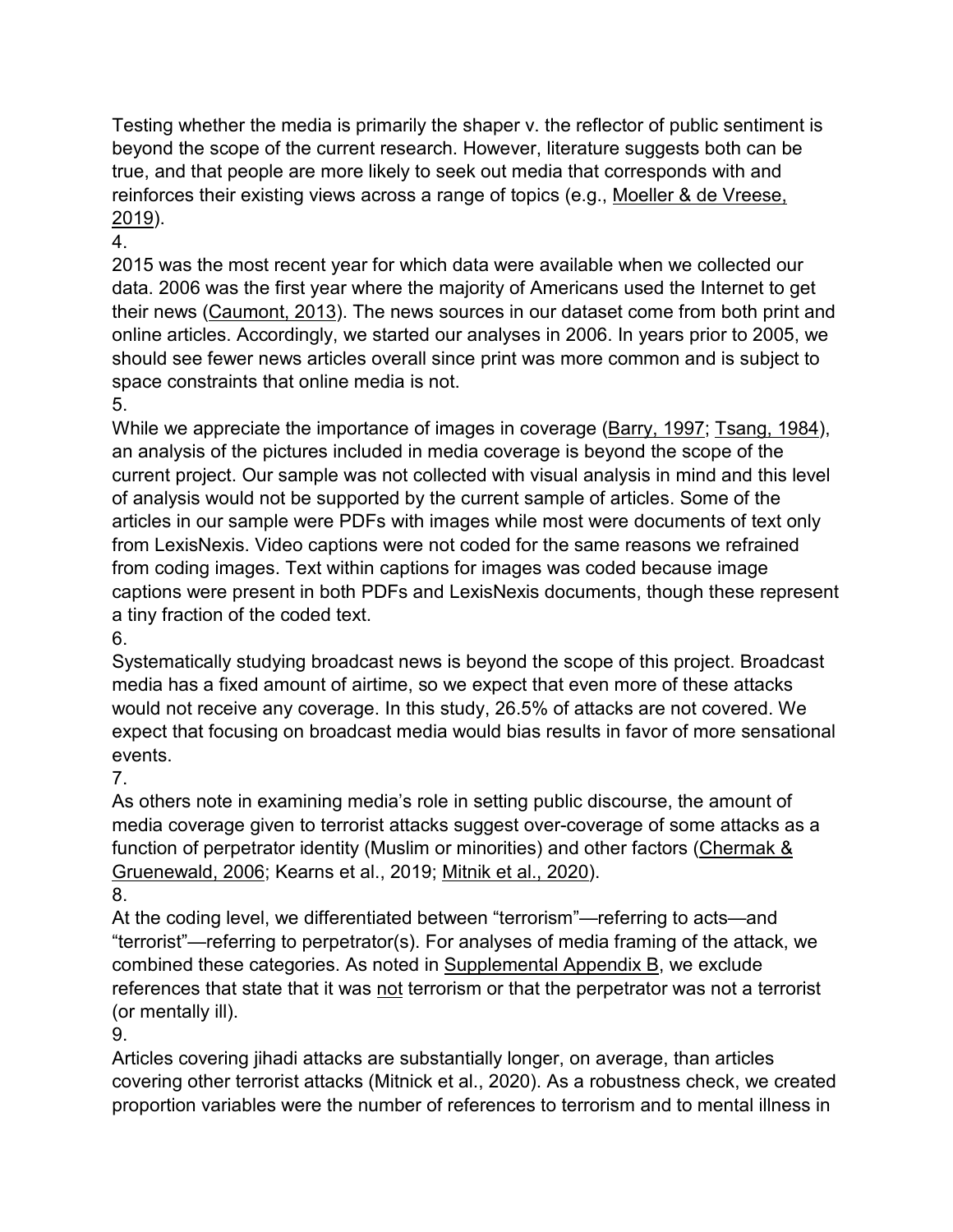coverage were divided by the total number of words in that article (M = 608.6, SD = 457.8, Mdn = 513, Range: 11–3901). Results were fundamentally unchanged, which gives us confidence that variation in article length is not the driver of our results.

10.

Context was considered when making final decisions on codes. Each article was carefully read to ensure that terms were not counted if they did not reflect the intended meaning of the keywords. For example, instances of "insane" and "crazy" when clearly used to indicate quantity (e.g., "insane murder rate") or that something was absurd (e.g., "the insanity of paying taxes") were not included. Further, references that clarified that a perpetrator had no known affiliation with a terror group or that they were competent to stand trial were excluded (see [Supplemental Appendix B\)](https://journals.sagepub.com/doi/suppl/10.1177/0093650220971142). Codes were only counted if they were being applied to the perpetrator or situation or if a crime was being used as a direct comparison to the crime being discussed (e.g., "Not since the Boston terror attack has the country seen a bombing like this" would count as a terrorism reference because the audience is being invited to reference their knowledge of terrorism without explicitly labeling the attack as such).

11.

We coded this variable in two ways: a strict coding where only perpetrators with diagnosed mental health issues were coded as 1 = yes and a loose coding where perpetrators with suspected mental health issues were also coded as 1 = yes. We also coded those variables to both drop incidents where the perpetrator(s) were unknown and where these incidents were default coded to  $0 =$ no. 12.

While terrorism perpetrators can be both White and Muslim, in the present sample this is only the case for one attack. Thus, exploring the interaction between these identities here would be impossible based on a single case. 13.

As a series of robustness checks, we estimated models in a number of alternative ways: (1) outcomes as a count of mentions; (2) outcomes as a proportion of mentions over the total number of words in the article; (3) recoding perpetrator identity variables to collapse Muslim and White perpetrators with unknown perpetrators to create two new variables—PerpNotMuslim and PerpNotWhite—to ensure that our findings are not an artifact of collapsing non-Muslim and non-White perpetrators with unknown perpetrators; (4) excluding cases where the perpetrator is unknown; and (5) measuring casualties instead of fatalities. Across all alternative models, the results reported in text are fundamentally unchanged, which has given us additional confidence in the strength of our findings.

## **References**

Alsultany E. (2012). Arabs and Muslims in the media: Race and representation after 9/11. New York University Press.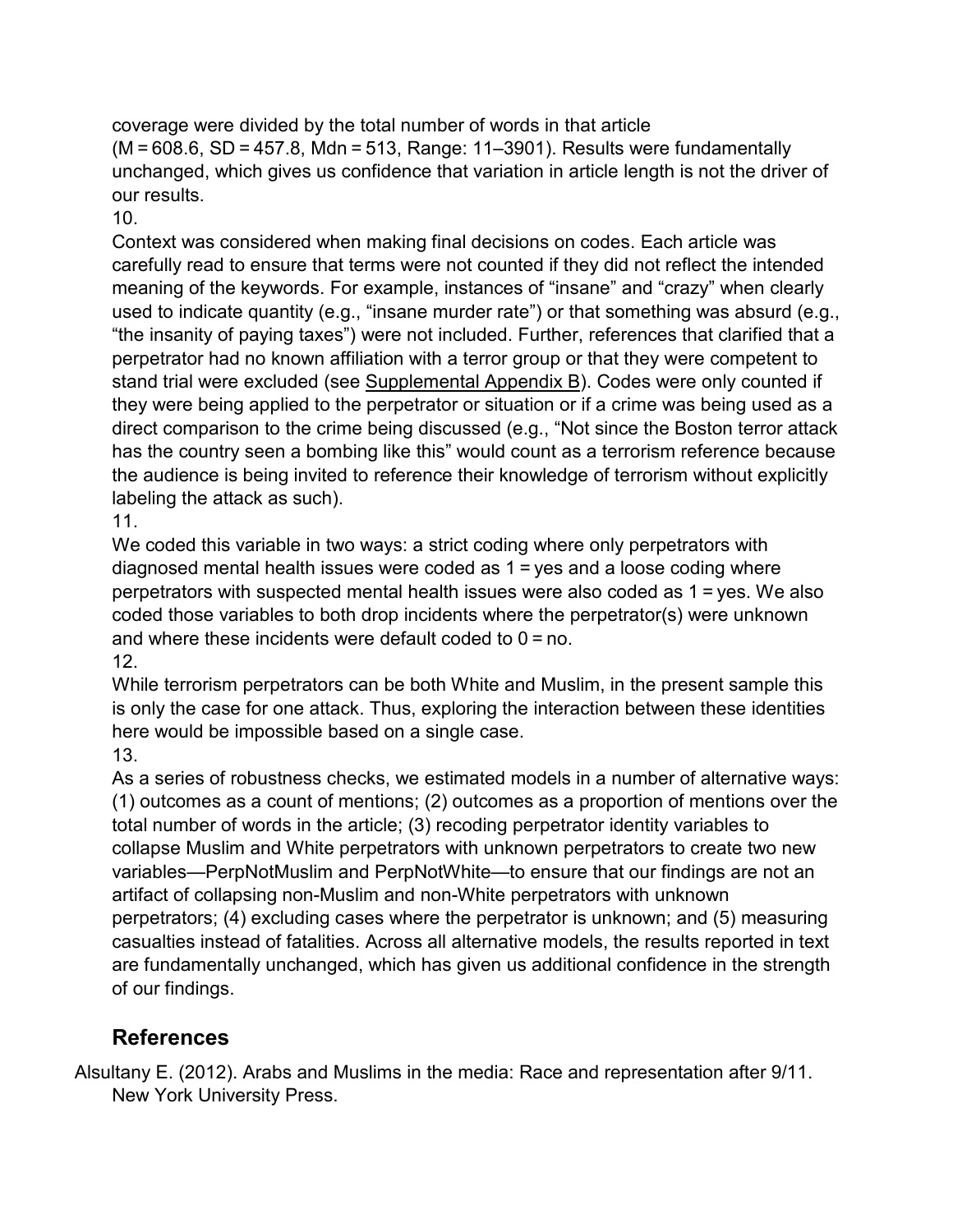- Altheide D. L. (1987). Reflections: Ethnographic content analysis. Qualitative Sociology, 10(1), 65–77. <https://doi.org/10.1007/bf00988269>
- Appelbaum P. S., Swanson J. W. (2010). Gun laws and mental illness: How sensible are the current restrictions? Psychiatric Services, 61(7), 652– 654. <https://doi.org/10.1176/ps.2010.61.7.652>
- Arva B., Idris M., Pervez F. (2017, August 31). Almost all news coverage of the Barcelona attack mentioned terrorism. Very little coverage of Charlottesville did. The Washington Post.<https://www.washingtonpost.com/>
- Barry A. M. (1997). Visual intelligence: Perception, image, and manipulation in visual communication. SUNY Press.
- Beale S. J., Sterck O., Slingeneyer T., Lits G. P. (2019). What does the 'terrorist' label really do? Measuring and explaining the effects of 'terrorist' an 'Islamist' categories. Studies in Conflict & Terrorism, 42(5), 520–540. <https://doi.org/10.1080/1057610x.2017.1393902>
- Bekkers V., Beunders H., Edwards A., Moody R. (2011). New media, micromobilization, and political agenda setting: Crossover effects in political mobilization and media usage. Information Society, 27(4), 201–

219. <https://doi.org/10.1080/01972243.2011.583812>

- Bryant J., Miron D. (2004). Theory and research in mass communication. Journal of Communication, 54(4), 662–704. <https://doi.org/10.1111/j.1460-2466.2004.tb02650.x>
- Bump P. (2015, June 19). Why we shouldn't call Dylann roof a terrorism. The Washington Post.<https://www.washingtonpost.com/>
- Caumont A. (2013, October 16). 12 trends shaping digital news. Pew Research Center. [https://www.pewresearch.org](https://www.pewresearch.org/)
- Chermak S. M., Gruenewald J. (2006). The media's coverage of domestic terrorism. Justice Quarterly, 23(4), 428–461. <https://doi.org/10.1080/07418820600985305>
- Corner E., Gill P. (2015). A false dichotomy? Mental illness and lone-actor terrorism. Law and Human Behavior, 39(1), 23–34. <https://doi.org/10.1037/lhb0000102>
- D'Orazio D., Salehyan I. (2018). Who is a terrorist? Ethnicity, group affiliation, and understandings of political violence. International Interactions, 44(6), 1017– 1039. <https://doi.org/10.1080/03050629.2018.1500911>
- Dixon T. L. (2017). Good guys are still always in white? Positive change and continued misrepresentation of race and crime on local television news. Communication Research, 44(6), 775–792. <https://doi.org/10.1177/0093650215579223>
- Dixon T. L., Linz D. G. (2000). Race and the misrepresentation of victimization on local television news. Communication Research, 27(5), 547– 573. <https://doi.org/10.1177/009365000027005001>
- Dixon T. L., Williams C. L. (2015). The changing misrepresentation of race and crime on network and cable news. Journal of Communication, 65(1), 24– 39. <https://doi.org/10.1111/jcom.12133>
- Dolliver M. J., Kearns E. M. (2019). Is it terrorism?: Public perceptions, media, and labeling the Las Vegas shooting. Studies in Conflict & Terrorism, 2019, 1–
	- 19. <https://doi.org/10.1080/1057610X.2019.1647673>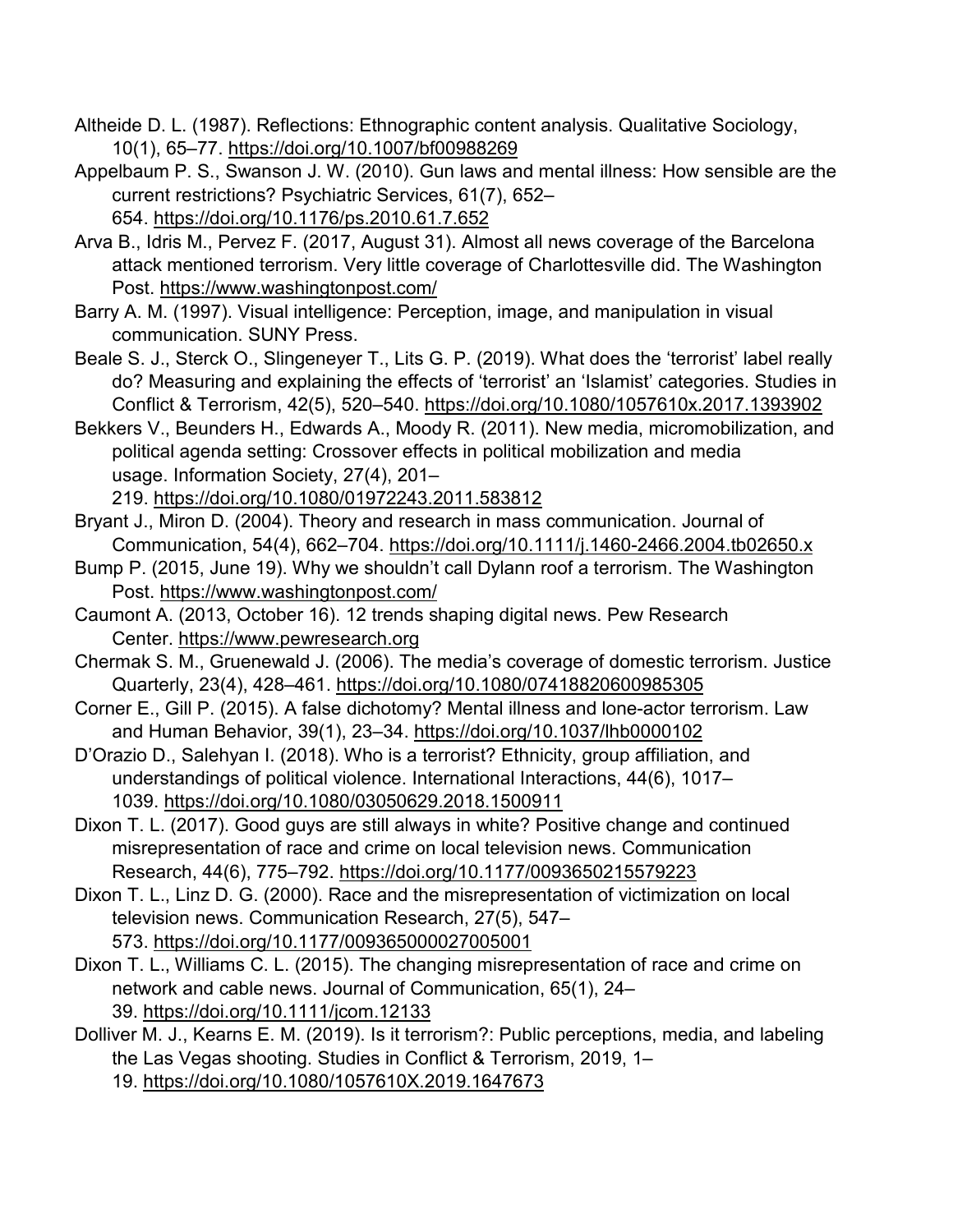Druckman J. N. (2001). The implications of framing effects for citizen competence. Political Behavior, 23(3), 225–256. <https://doi.org/10.1023/A:1015006907312>

Druckman J. N., Fein J., Leeper T. J. (2012). A source of bias in public opinion stability. American Political Science Review, 106(2), 430– 454. <https://doi.org/10.1017/S0003055412000123>

Entman R. M. (1993). Framing: Toward clarification of a fractured paradigm. Journal of Communication, 43(4), 51–58. <https://doi.org/10.1111/j.1460-2466.1993.tb01304.x>

Gade E. K., Card D., Dreier S. K., Smith N. A. (2018, July 18–21). What counts as terrorism? An examination of terrorist designations among US mass shootings. Political Methodology Annual Conference, Salt Lake City, UT, United States.

Gerbner G. (1998). Cultivation analysis: An overview. Mass Communication and Society, 1(3–4), 175–194. <https://doi.org/10.1080/15205436.1998.9677855>

Gilliam F. D.Jr., Iyengar S. (2000). Prime suspects: The influence of local television news on the viewing public. American Journal of Political Science, 44(3), 560– 573. <https://doi.org/10.2307/2669264>

Gitlin T. (1978). Media sociology: The dominant paradigm. Theory & Society, 6(2), 205– 253. <https://doi.org/10.1007/bf01681751>

Greenaway K. H., Cruwys T. (2018). The source model of intergroup threat: Responding to internal and external threats. American Psychologist, 74(2), 218– 231. <https://doi.org/10.31234/osf.io/k2t56>

Gruenewald J., Chermak S., Freilich J. D. (2013). Distinguishing 'loner' attacks from other domestic extremist violence: A comparison of far-right homicide incident and offender characteristics. Criminology & Public Policy, 12(1), 65–91. [https://doi.org/10.1111/1745-](https://doi.org/10.1111/1745-9133.12008) [9133.12008](https://doi.org/10.1111/1745-9133.12008)

Huff C., Kertzer J. D. (2018). How the public defines terrorism. American Journal of Political Science, 62(1), 55–71. <https://doi.org/10.1111/ajps.12329>

Hutchens M. J., Hmielowski J. D., Beam M. A. (2019). Reinforcing spirals of political discussion and affective polarization. Communication Monographs, 86(3), 357– 376. <https://doi.org/10.1080/03637751.2019.1575255>

Kearns E. M. (2019). When to take credit for terrorism? A cross-national examination of claims and attributions. Terrorism and Political Violence, 2019, 1– 30. <https://doi.org/10.1080/09546553.2018.1540982>

Kearns E. M., Betus A. E., Lemieux A. F. (2019a). When data do not matter: Exploring public perceptions of terrorism. Studies in Conflict & Terrorism, 2019, 1– 25. <https://doi.org/10.1080/1057610X.2018.1543145>

Kearns E. M., Betus A. E., Lemieux A. F. (2019b). Why do some terrorist attacks receive more media attention than others? Justice Quarterly, 36(6), 985– 1022. <https://doi.org/10.1080/07418825.2018.1524507>

Krippendorff K. (2004). Content analysis: An introduction to its methodology. Sage.

Lecheler S., Keer M., Schuck A., Hänggli R. (2015). The effects of repetitive news framing on political opinions over time. Communication Monographs, 82(3), 339– 358. <https://doi.org/10.1080/03637751.2014.994646>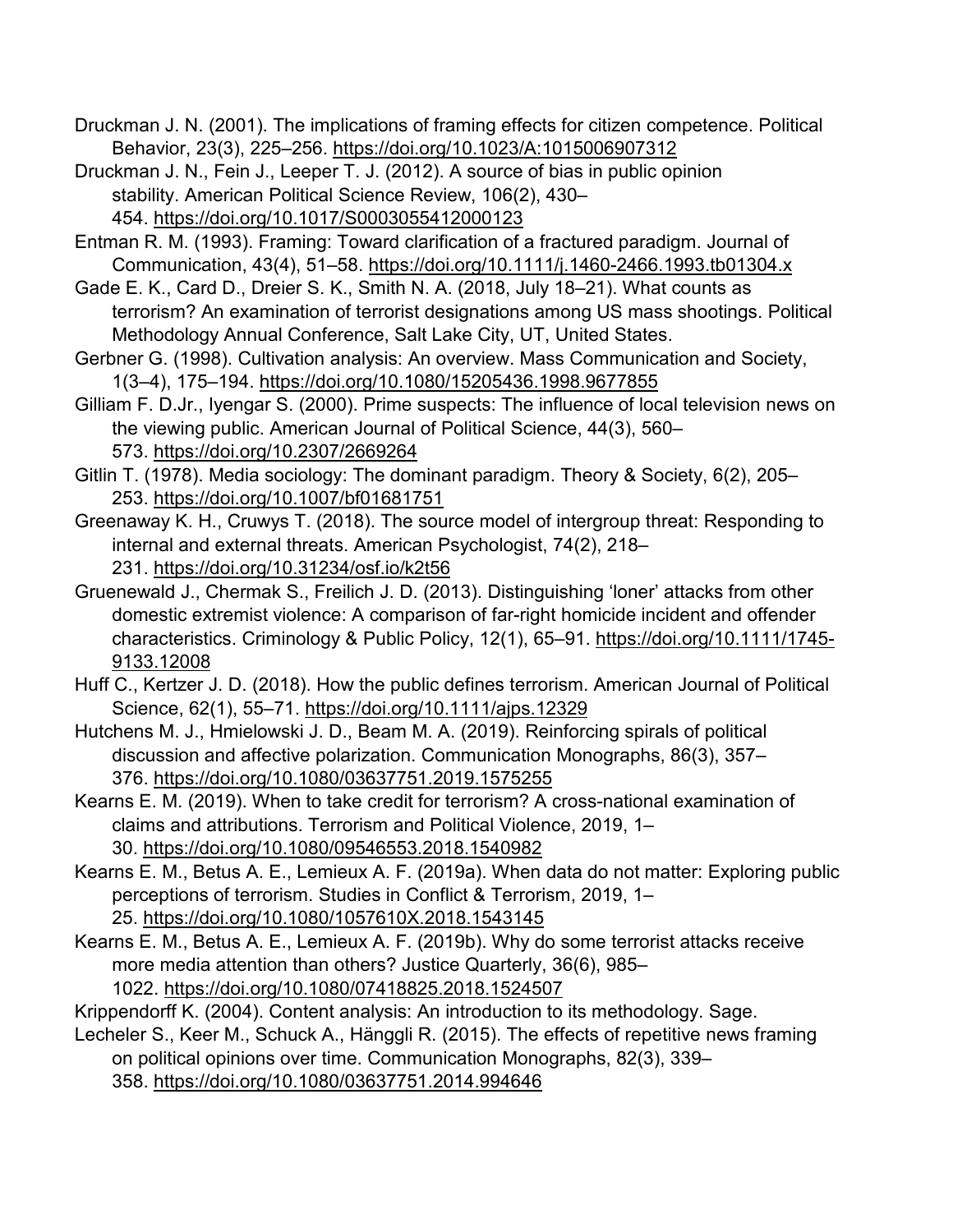- Linnemann T. (2010). Mad men, meth moms, moral panic: Gendering meth crimes in the Midwest. Critical Criminology, 18(2), 95–110. [https://doi.org/10.1007/s10612-009-9094-](https://doi.org/10.1007/s10612-009-9094-8) [8](https://doi.org/10.1007/s10612-009-9094-8)
- Matthes J., Schmuck D., von Sikorski C. (2019). Terror, terror everywhere? How terrorism news shape support for anti-Muslim policies as a function of perceived threat severity and controllability. Political Psychology, 40(5), 935– 951. <https://doi.org/10.1111/pops.12576>
- McCombs M. (2014). Setting the agenda: Mass media and public opinion (2nd ed.). John Wiley & Sons.
- Miller E. (2018, December 7). Global terrorism database coding notes: Las Vegas 2017. [https://www.start.umd.edu/news/global-terrorism-database-coding-notes-las](https://www.start.umd.edu/news/global-terrorism-database-coding-notes-las-vegas-2017)[vegas-2017](https://www.start.umd.edu/news/global-terrorism-database-coding-notes-las-vegas-2017)
- Mitnik Z. S., Freilich J. D., Chermak S. M. (2020). Post-9/11 coverage of terrorism in the New York Times. Justice Quarterly, 37(1), 161– 185. <https://doi.org/10.1080/07418825.2018.1488985>
- Moeller J., de Vreese C. (2019). Spiral of political learning: The reciprocal relationship of news media use and political knowledge among adolescents. Communication Research, 46(8), 1078–1094. <https://doi.org/10.1177/0093650215605148>
- Nagar N. (2010). Who is afraid of the T-word? Labeling terror in the media coverage of political violence before and after 9/11. Studies in Conflict & Terrorism, 33(6), 533– 547. <https://doi.org/10.1080/10576101003752655>
- National Consortium for the Study of Terrorism and Responses to Terrorism (START). (2020). Global terrorism database. <http://www.start.umd.edu/gtd>
- Noor M., Kteily N., Siem B., Mazziotta A. (2018). 'Terrorist' or 'Mentally Ill': Motivated biases rooted in partisanship shape attributions about violent actors. Social Psychological and Personality Science, 10(4), 485-493. <https://doi.org/10.31234/osf.io/49kac>
- Price V., Tewksbury D. (1997). News values and public opinion: A theoretical account of media priming and framing. In Barnett G. A., Boster F. J. (Eds.), Progress in communication sciences: Advances in persuasion (pp. 173–212). Ablex Publishing Company.
- Price V., Tewksbury D., Power E. (1997). Switching trains of thought. The impact of news frames on readers' cognitive responses. Communication Research, 24(5), 481– 506. <https://doi.org/10.1177/009365097024005002>
- Powell K. A. (2011). Framing Islam: An analysis of US media coverage of terrorism since 9/11. Communication Studies, 62(1), 90–

11. <https://doi.org/10.1080/10510974.2011.533599>

- Prince S. (2009). Firestorm: American film in the age of terrorism. Columbia University Press.
- Saleem M., Anderson C. A. (2013). Arabs as terrorists: Effects of stereotypes within violent contexts on attitudes, perceptions, and affect. Psychology of Violence, 3(1), 84– 99. <https://doi.org/10.1037/a0030038>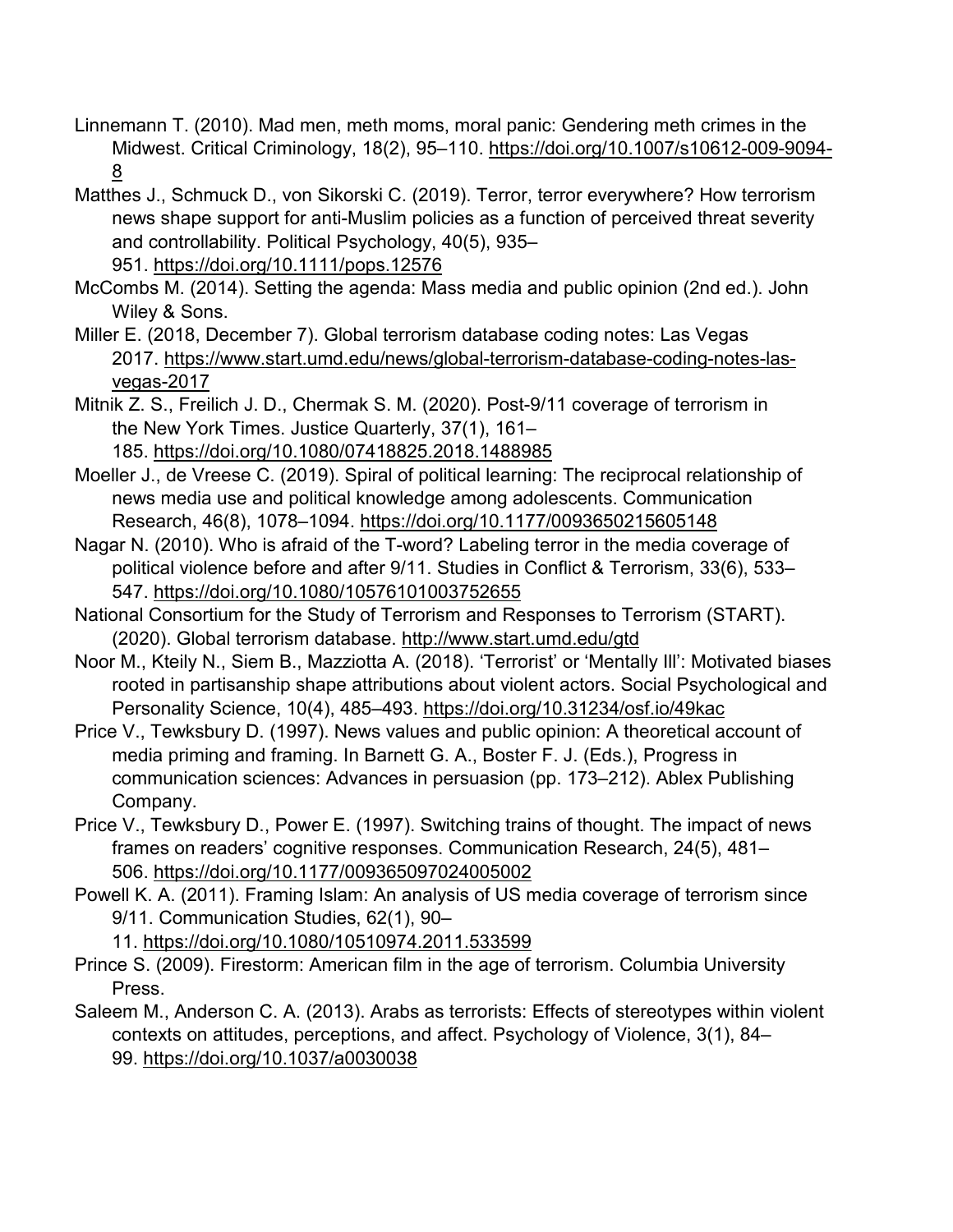- Scheufele D. A., Tewksbury D. (2007). Framing, agenda setting, and priming: The evolution of three media effects models. Journal of Communication, 57(1), 9– 20. [https://doi.org/10.1111/j.1460-2466.2006.00326\\_5.x](https://doi.org/10.1111/j.1460-2466.2006.00326_5.x)
- Schmid A. P. (2011). The definition of terrorism. In Schmid A. P. (Ed.), The Routledge handbook of terrorism research (pp. 39–98). Routledge.
- Shaheen J. (2014). Reel bad Arabs: How Hollywood vilifies a people. Olive Branch Press.
- Slater M. D. (2007). Reinforcing spirals: The mutual influence of media selectivity and media effects and their impact on individual. Communication Theory, 17(3), 281– 303. <https://doi.org/10.1111/j.1468-2885.2007.00296.x>
- Slater M. D. (2015). Reinforcing spirals model: Conceptualizing the relationship between media content exposure and the development and maintenance of attitudes. Media Psychology, 18(3), 370–395. <https://doi.org/10.1080/15213269.2014.897236>
- Solomon S., Greenberg J., Pyszczynski T. A. (2015). The worm at the core: On the role of death in life. Random House Incorporated.
- Tsang K. J. (1984). News photos in Time and Newsweek. Journalism Quarterly, 61(3), 578– 723. <https://doi.org/10.1177/107769908406100314>
- Tversky A., Kahneman D. (1981). The framing of decisions and the psychology of choice. Science, 211(4481), 453–458. [https://doi.org/10.1007/978-3-642-70634-9\\_6](https://doi.org/10.1007/978-3-642-70634-9_6)
- van Atteveldt W., Ruigrok N., Kleinnijenhuis J. (2005). Associative framing: A unified method for measuring media frames and the media agenda. Mimeo Free University Amsterdam.
- Vedantam S. (2017, October 5). Classifying attacks: Mental illness or terrorism. NPR. [www.npr.org](http://www.npr.org/)
- Weatherston D., Moran J. (2003). Terrorism and mental illness: Is there a relationship? International Journal of Offender Therapy and Comparative Criminology, 47(6), 698–713. <https://doi.org/10.1177/0306624X03257244>
- West K., Lloyd J. (2017). The role of labeling and bias in the portrayals of acts of "terrorism": Media representations of Muslims vs. non-Muslims. Journal of Muslim Minority Affairs, 37(2), 1–12. <https://doi.org/10.1080/13602004.2017.1345103>
- Young J.K. (2019). Measuring terrorism. Terrorism and Political Violence, 31(2), 323– 345. <https://doi.org/10.1080/09546553.2016.1228630>
- Zhang D., Shoemaker P. J., Wang X. (2013). Reality and newsworthiness: Press coverage of international terrorism by China and the United States. Asian Journal of Communication, 23(5), 449–471. <https://doi.org/10.1080/01292986.2013.764904>

## **Author Biographies**

**Allison E. Betus** is a PhD candidate in the Department of Communication and Craigie International Security Scholar at Georgia State University. She has a master's degree in psychology from The New School for Social Research. Her primary interests are intergroup conflict, media hyperreality, persuasion, far-right violent extremism, and prejudice. Her recent publications explore the relationship between media depictions and public perceptions of terrorism, how people respond to corrective information on